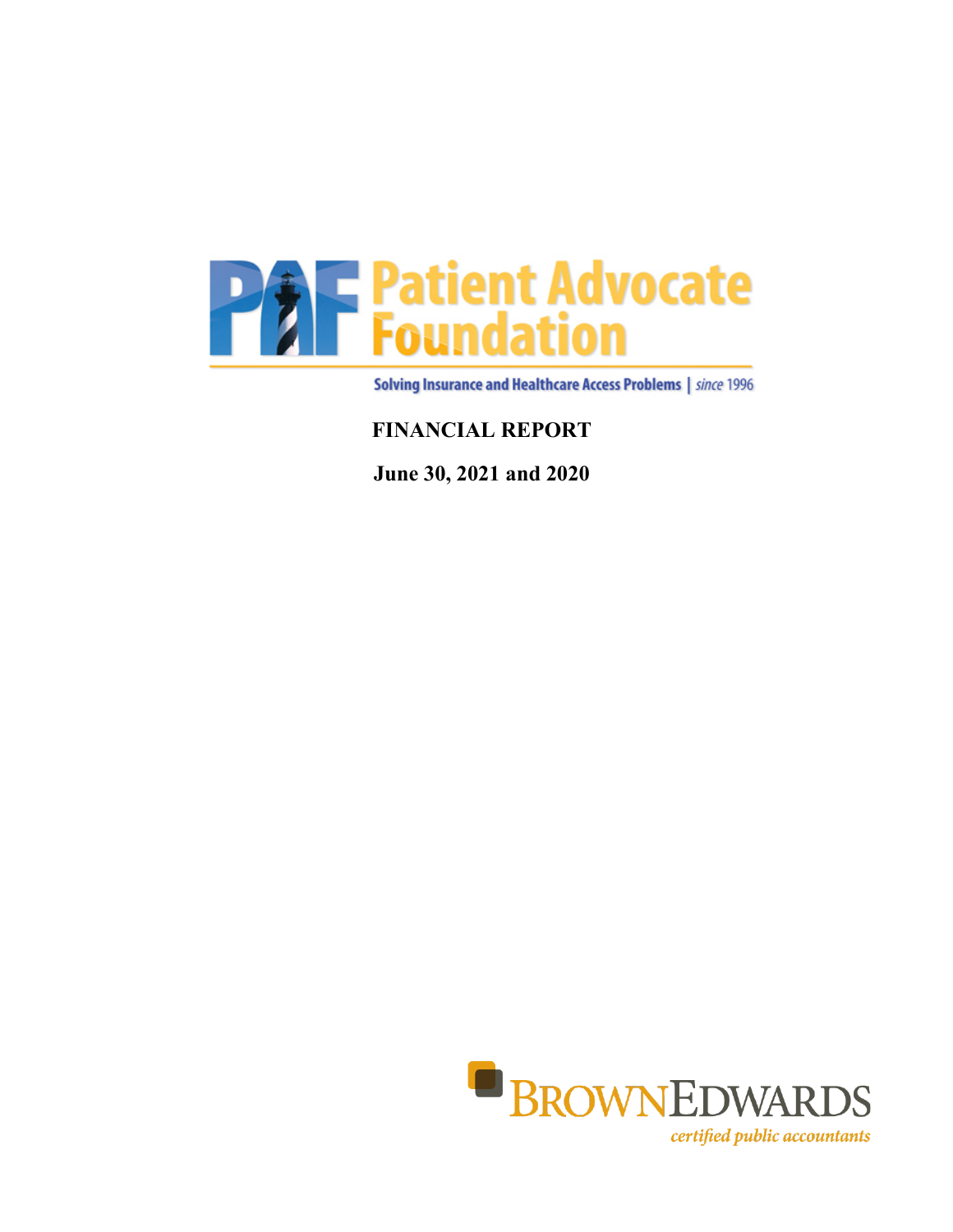# **CONTENTS**

Page

| <b>FINANCIAL STATEMENTS</b> |  |
|-----------------------------|--|
|                             |  |
|                             |  |
|                             |  |
|                             |  |
|                             |  |
|                             |  |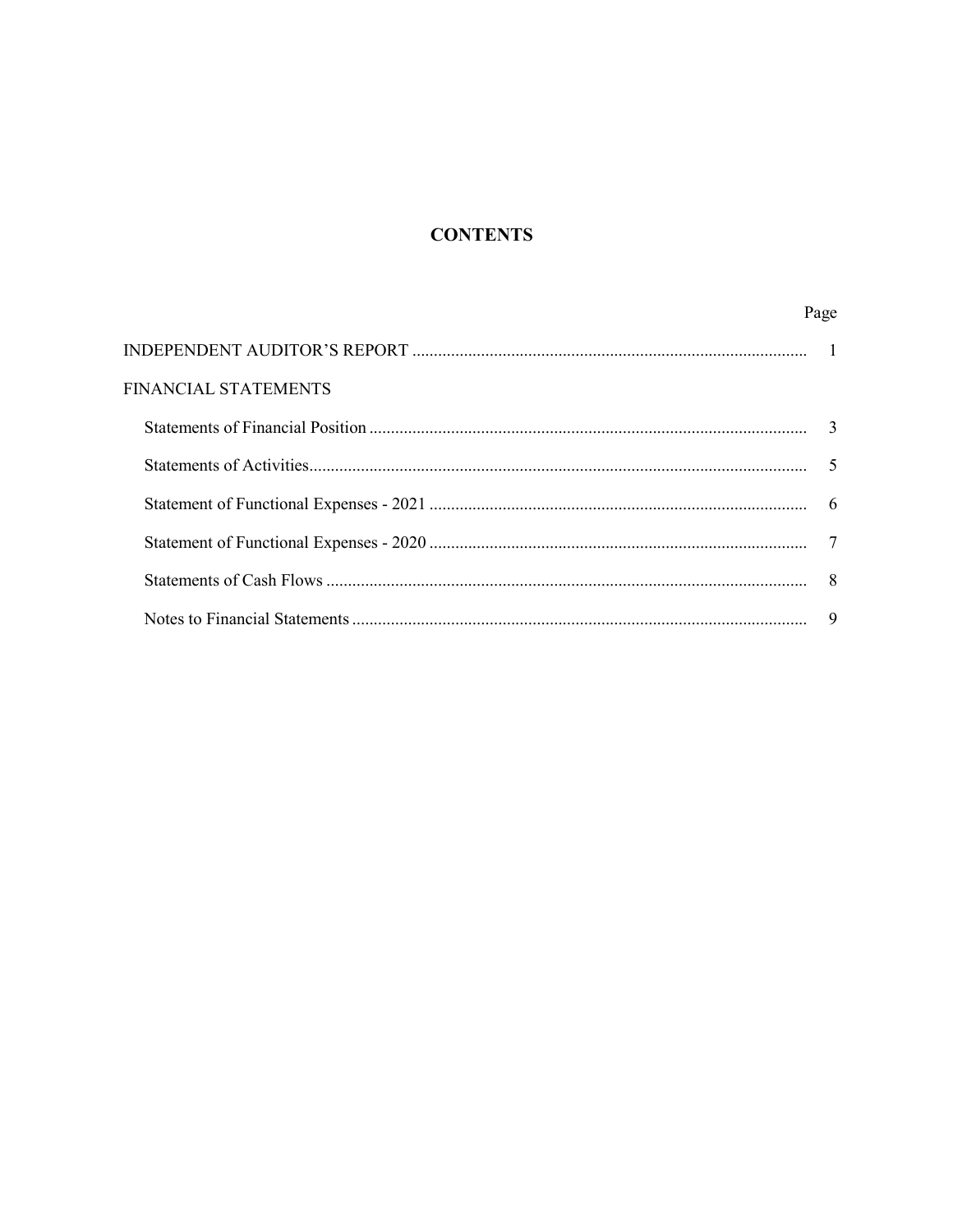

# **INDEPENDENT AUDITOR'S REPORT**

To the Board of Directors Patient Advocate Foundation Hampton, Virginia

## **Report on the Financial Statements**

We have audited the accompanying financial statements of Patient Advocate Foundation (a nonprofit organization), which comprise the statements of financial position as of June 30, 2021 and 2020, and the related statements of activities, functional expenses and cash flows for the years then ended, and the related notes to the financial statements.

### **Management's Responsibility for the Financial Statements**

Management is responsible for the preparation and fair presentation of these financial statements in accordance with accounting principles generally accepted in the United States of America; this includes the design, implementation, and maintenance of internal control relevant to the preparation and fair presentation of financial statements that are free from material misstatement, whether due to fraud or error.

#### **Auditor's Responsibility**

Our responsibility is to express an opinion on these financial statements based on our audits. We conducted our audits in accordance with auditing standards generally accepted in the United States of America. Those standards require that we plan and perform the audits to obtain reasonable assurance about whether the financial statements are free from material misstatement.

An audit involves performing procedures to obtain audit evidence about the amounts and disclosures in the financial statements. The procedures selected depend on the auditor's judgment, including the assessment of the risks of material misstatement of the financial statements, whether due to fraud or error. In making those risk assessments, the auditor considers internal control relevant to the entity's preparation and fair presentation of the financial statements in order to design audit procedures that are appropriate in the circumstances, but not for the purpose of expressing an opinion on the effectiveness of the entity's internal control. Accordingly, we express no such opinion. An audit also includes evaluating the appropriateness of accounting policies used and the reasonableness of significant accounting estimates made by management, as well as evaluating the overall presentation of the financial statements.

We believe that the audit evidence we have obtained is sufficient and appropriate to provide a basis for our audit opinion.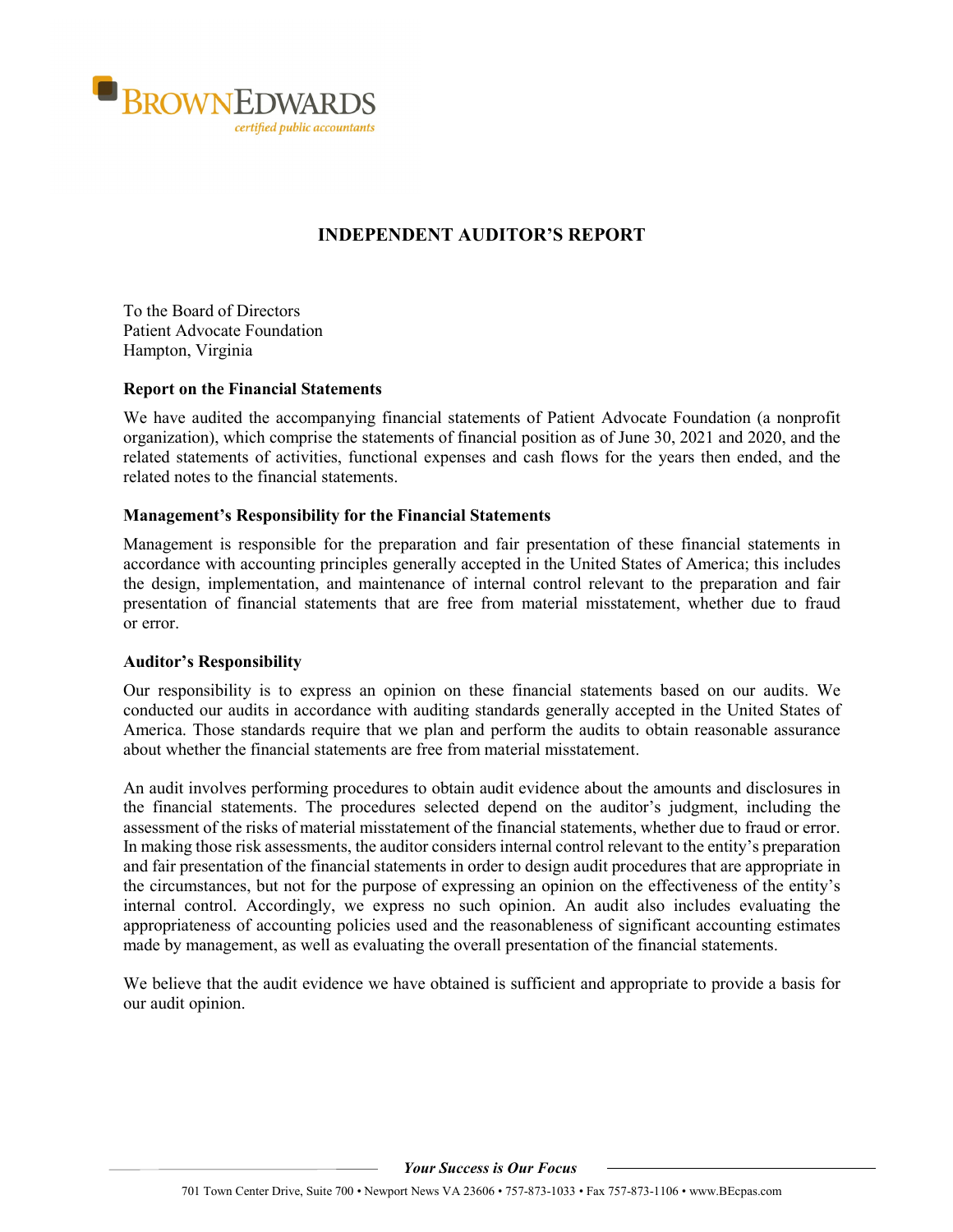#### **Opinion**

In our opinion, the financial statements referred to above present fairly, in all material respects, the financial position of Patient Advocate Foundation as of June 30, 2021 and 2020, and the changes in its net assets and its cash flows for the years then ended in accordance with accounting principles generally accepted in the United States of America.

Brown, Edwards & Company, S. L. P.

CERTIFIED PUBLIC ACCOUNTANTS

Newport News, Virginia October 22, 2021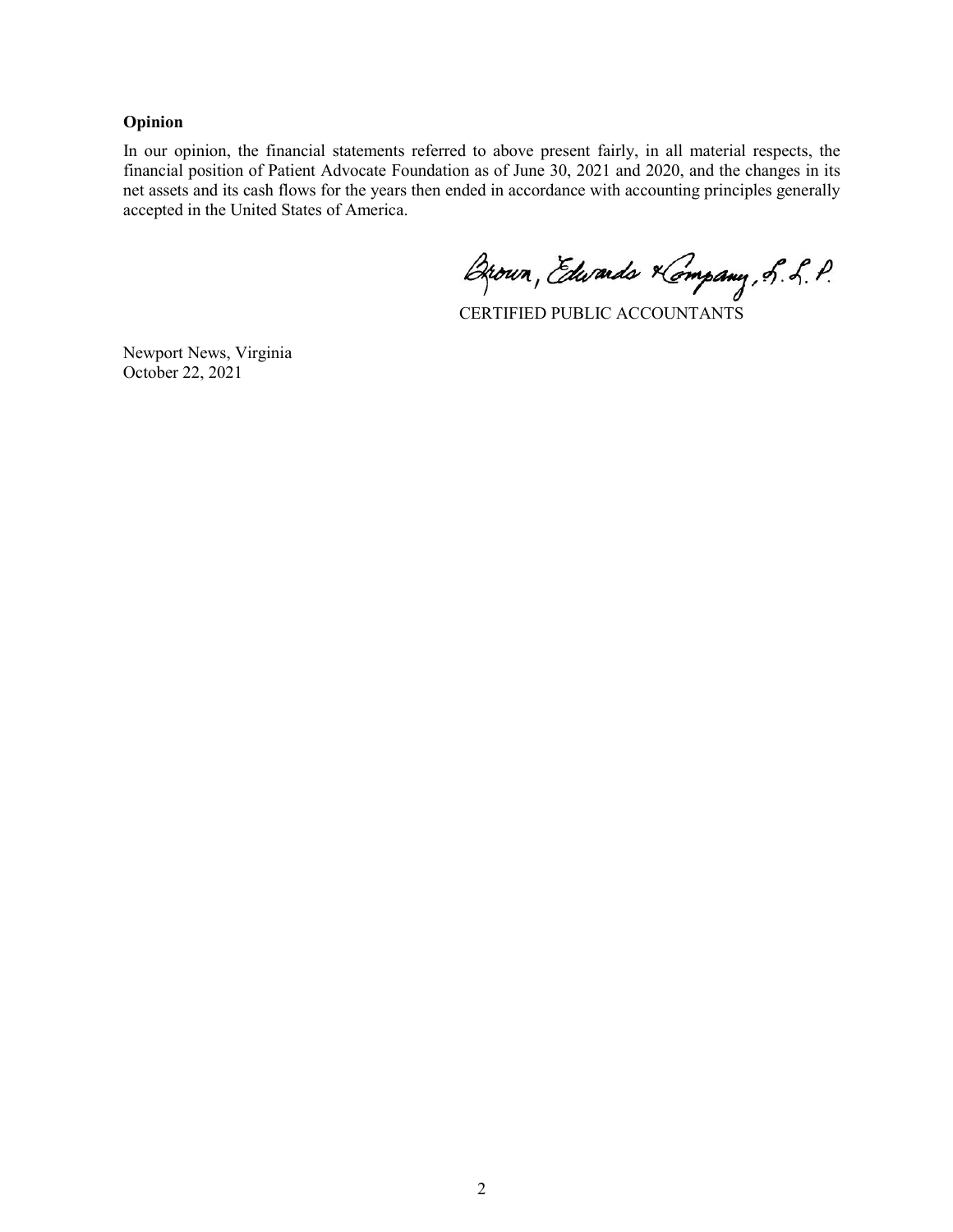# **STATEMENTS OF FINANCIAL POSITION June 30, 2021 and 2020**

|                                                                                                   | 2021          |               |               | 2020        |  |
|---------------------------------------------------------------------------------------------------|---------------|---------------|---------------|-------------|--|
| <b>ASSETS</b>                                                                                     |               |               |               |             |  |
| <b>CURRENT ASSETS</b>                                                                             |               |               |               |             |  |
| General operating cash and cash equivalents                                                       | $\mathsf{\$}$ | 28,356,319    | $\mathbb{S}$  | 34,643,003  |  |
| Restricted cash and cash equivalents                                                              |               | 287, 485, 725 |               | 172,931,062 |  |
| Unconditional promises to give                                                                    |               | 17,613,158    |               | 14,086,492  |  |
| Accounts receivable (Note 6)                                                                      |               | 1,745,868     |               | 1,611,627   |  |
| Interest receivable                                                                               |               | 116,954       |               | 266,096     |  |
| Due from National Patient Advocate Foundation (Note 16)                                           |               | 37,462        |               | 41,713      |  |
| Investments (Notes 7 and 8)                                                                       |               | 62,194,524    |               | 127,186,163 |  |
| Inventories                                                                                       |               | 72,356        |               | 55,002      |  |
| Prepaid expenses                                                                                  |               | 390,886       |               | 471,457     |  |
| Total current assets                                                                              |               | 398,013,252   |               | 351,292,615 |  |
| PROPERTY AND EQUIPMENT, net (Note 9)                                                              |               | 3,861,164     |               | 3,919,924   |  |
| <b>OTHER ASSETS</b>                                                                               |               | 50,331        |               | 50,331      |  |
|                                                                                                   | $\mathcal{S}$ | 401,924,747   | $\mathcal{S}$ | 355,262,870 |  |
| <b>LIABILITIES AND NET ASSETS</b>                                                                 |               |               |               |             |  |
| <b>CURRENT LIABILITIES</b>                                                                        |               |               |               |             |  |
| Accounts payable and accrued expenses                                                             | \$            | 8,777,237     | \$            | 13,105,119  |  |
| Due to National Patient Advocate Foundation (Note 16)                                             |               | 35,162        |               | 52,641      |  |
| Postretirement benefits liability, current portion (Note 14)                                      |               | 63,621        |               | 48,930      |  |
| Deferred revenue (Note 6)                                                                         |               | 21,918,604    |               | 19,151,391  |  |
| Accrued vacation leave                                                                            |               | 574,462       |               | 569,698     |  |
| Total current liabilities                                                                         |               | 31,369,086    |               | 32,927,779  |  |
|                                                                                                   |               |               |               |             |  |
| <b>LONG-TERM LIABILITIES</b><br>Postretirement benefits liability, less current portion (Note 14) |               | 2,709,676     |               | 4,148,581   |  |
| Incurred but not recorded liabilities (Note 10)                                                   |               | 152,603       |               | 135,687     |  |
|                                                                                                   |               |               |               |             |  |
| Total long-term liabilities                                                                       |               | 2,862,279     |               | 4,284,268   |  |
| <b>Total liabilities</b>                                                                          |               | 34,231,365    |               | 37,212,047  |  |

(Continued) The Notes to Financial Statements are an integral part of these statements.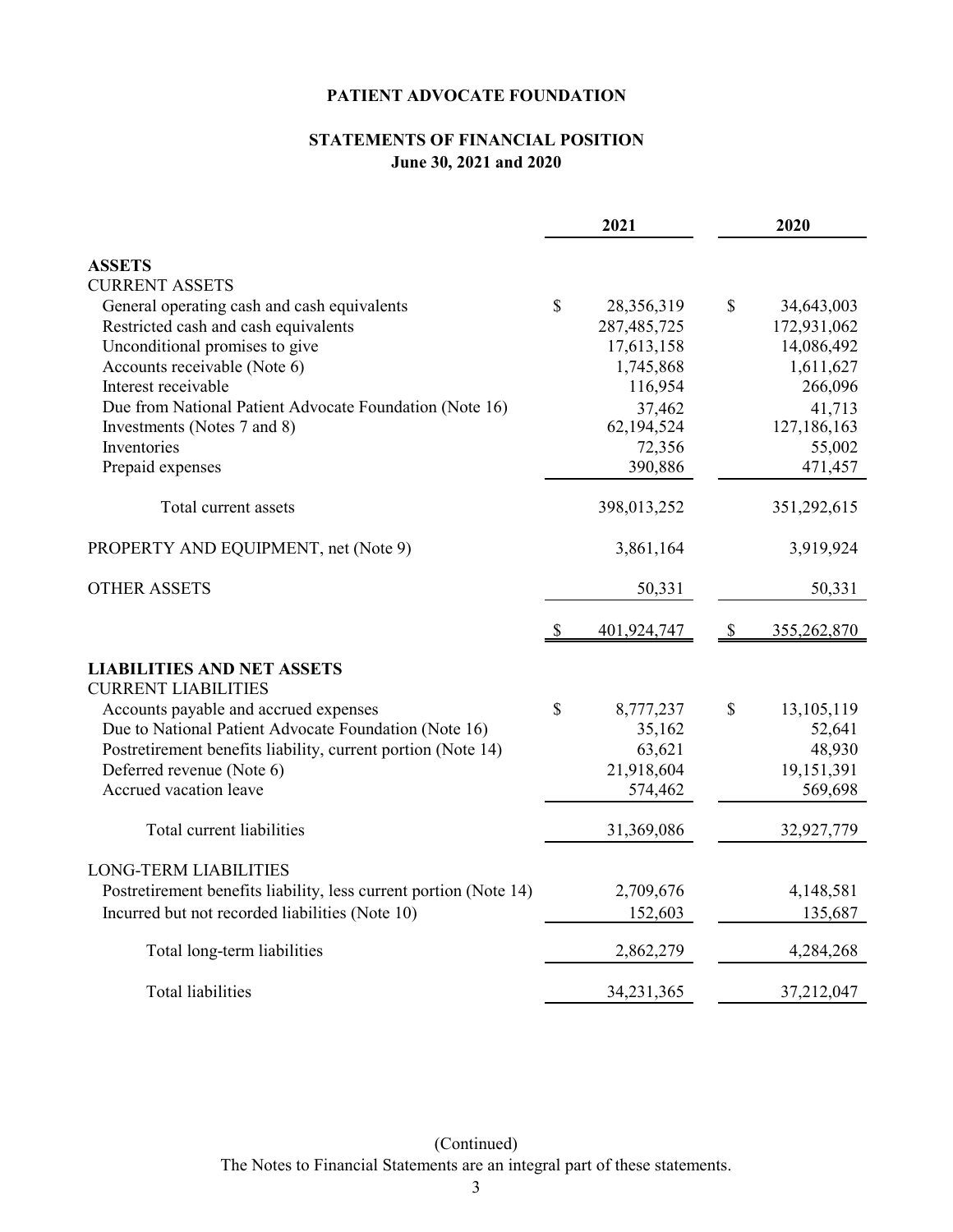# **STATEMENTS OF FINANCIAL POSITION June 30, 2021 and 2020**

|                                                                       | 2021 |               | 2020 |               |
|-----------------------------------------------------------------------|------|---------------|------|---------------|
| NET ASSETS WITHOUT DONOR RESTRICTIONS<br>Undesignated                 | \$   | 18,853,500    | \$   | 16,262,233    |
| Board designated (Notes 11 and 18)                                    |      | 2,194,524     |      | 2,186,163     |
| Total net assets without donor restrictions                           |      | 21,048,024    |      | 18,448,396    |
| NET ASSETS WITH DONOR RESTRICTIONS<br>Restricted by purpose (Note 11) |      | 346, 645, 358 |      | 299,602,427   |
| Total net assets                                                      |      | 367,693,382   |      | 318,050,823   |
| Total liabilities and net assets                                      |      | 401,924,747   |      | 355, 262, 870 |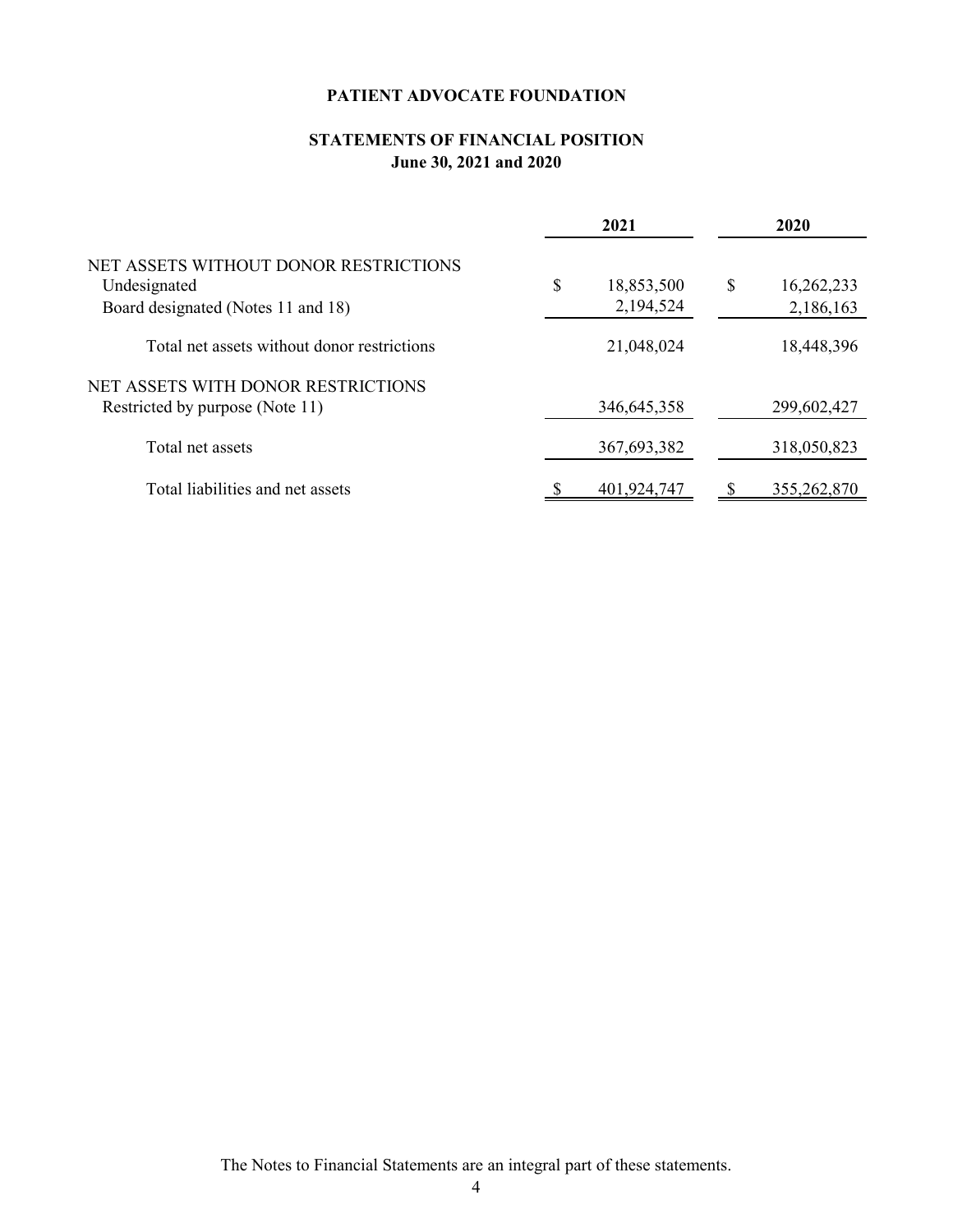## **STATEMENTS OF ACTIVITIES Years Ended June 30, 2021 and 2020**

|                                                                   |                            | 2021                |               | 2020                      |                     |               |  |
|-------------------------------------------------------------------|----------------------------|---------------------|---------------|---------------------------|---------------------|---------------|--|
|                                                                   | Without<br>Donor           | With<br>Donor       |               | Without<br><b>Donor</b>   | With<br>Donor       |               |  |
| <b>OPERATING REVENUES</b>                                         | <b>Restrictions</b>        | <b>Restrictions</b> | <b>Total</b>  | <b>Restrictions</b>       | <b>Restrictions</b> | <b>Total</b>  |  |
| Contributions:                                                    |                            |                     |               |                           |                     |               |  |
| Grants                                                            | 2,759,204<br><sup>\$</sup> | \$294,452,083       | \$297,211,287 | 3,838,516<br><sup>S</sup> | \$274,299,154       | \$278,137,670 |  |
| Private and public donations                                      | 208,539                    |                     | 208,539       | 258,937                   |                     | 258,937       |  |
| Donated services and materials                                    | 9,511                      |                     | 9,511         | 36,924                    |                     | 36,924        |  |
| Program administration                                            | 20,252,430                 |                     | 20,252,430    | 18,618,857                |                     | 18,618,857    |  |
| <b>Patient Congress</b>                                           | 65,000                     |                     | 65,000        | 70,000                    |                     | 70,000        |  |
| Promise of Hope                                                   |                            |                     |               | 123,770                   |                     | 123,770       |  |
| <b>Patient Action Council</b>                                     | 75,000                     |                     | 75,000        | 125,000                   |                     | 125,000       |  |
| Investment return, net                                            | 691,840                    |                     | 691,840       | 3,882,221                 |                     | 3,882,221     |  |
| Net assets released from restrictions:                            |                            |                     |               |                           |                     |               |  |
| Satisfaction of program restrictions (Note 12)                    | 247,409,152                | (247, 409, 152)     |               | 238,734,798               | (238, 734, 798)     |               |  |
| Total revenues, gains and other support                           | 271,470,676                | 47,042,931          | 318,513,607   | 265,689,023               | 35,564,356          | 301,253,379   |  |
| OPERATING EXPENSES                                                |                            |                     |               |                           |                     |               |  |
| Program services:                                                 |                            |                     |               |                           |                     |               |  |
| Patient/educational services                                      | 5,615,958                  |                     | 5,615,958     | 5,575,996                 |                     | 5,575,996     |  |
| Financial aid programs                                            | 254,199,499                |                     | 254,199,499   | 246,082,505               |                     | 246,082,505   |  |
| Service contracts                                                 | 6,289,317                  |                     | 6,289,317     | 6,044,175                 |                     | 6,044,175     |  |
| Supporting services:                                              |                            |                     |               |                           |                     |               |  |
| Management and general                                            | 2,820,387                  |                     | 2,820,387     | 2,860,826                 |                     | 2,860,826     |  |
| Fundraising                                                       | 1,036,566                  |                     | 1,036,566     | 1,085,844                 |                     | 1,085,844     |  |
| Total expenses                                                    | 269,961,727                |                     | 269,961,727   | 261,649,346               |                     | 261,649,346   |  |
| Change in net assets from operations                              | 1,508,949                  | 47,042,931          | 48,551,880    | 4,039,677                 | 35,564,356          | 39,604,033    |  |
| OTHER NONOPERATING CHANGES                                        |                            |                     |               |                           |                     |               |  |
| Postretirement benefit changes other than periodic cost (Note 14) | 1,090,679                  |                     | 1,090,679     | (942, 934)                |                     | (942, 934)    |  |
| Change in net assets                                              | 2,599,628                  | 47,042,931          | 49,642,559    | 3,096,743                 | 35,564,356          | 38,661,099    |  |
| Net assets, beginning of year                                     | 18,448,396                 | 299,602,427         | 318,050,823   | 15,351,653                | 264,038,071         | 279,389,724   |  |
| Net assets, end of year                                           | 21,048,024<br><sup>S</sup> | \$346,645,358       | \$367,693,382 | 18,448,396                | \$299,602,427       | \$318,050,823 |  |

The Notes to Financial Statements are an integral part of these statements.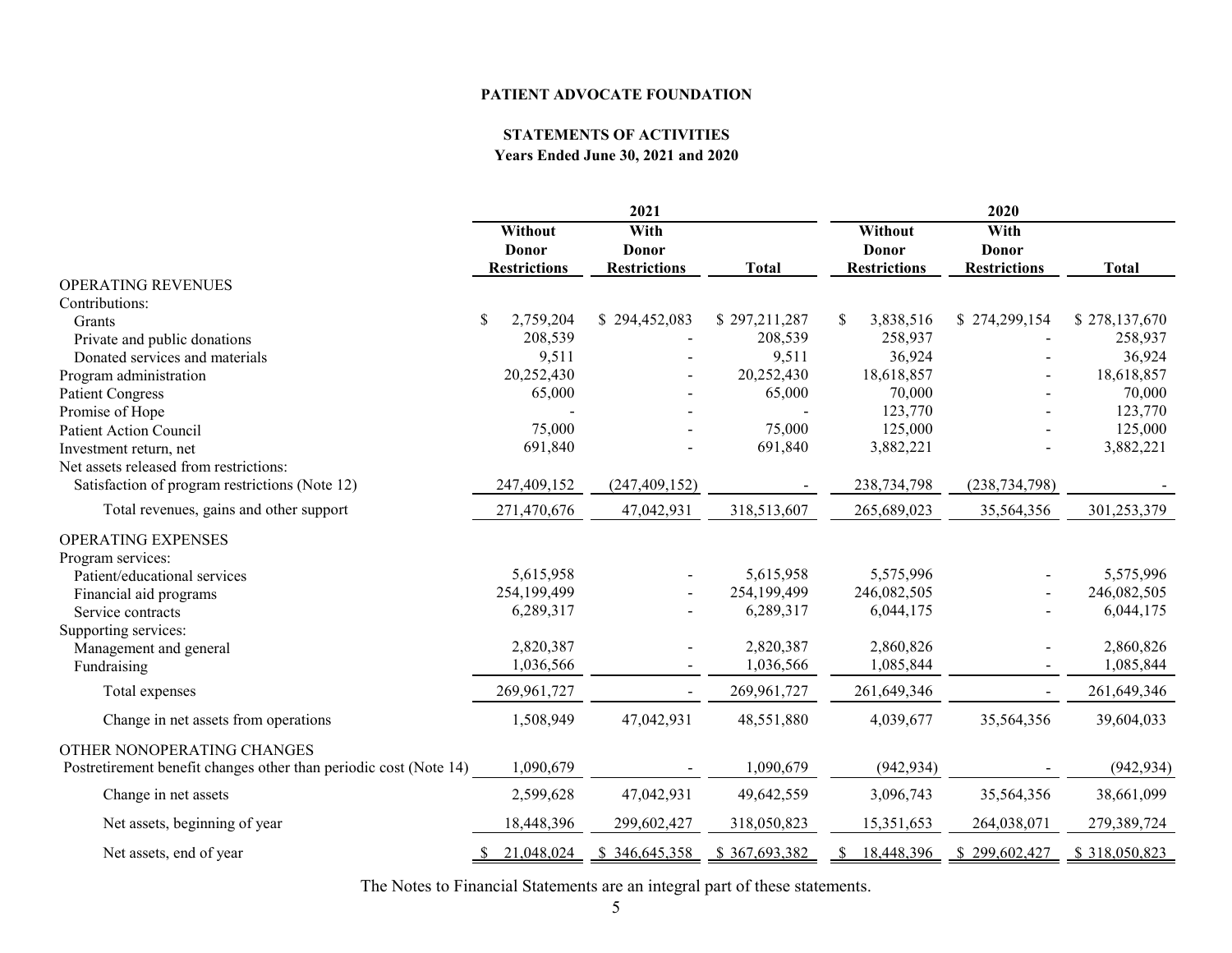## **STATEMENT OF FUNCTIONAL EXPENSES Year Ended June 30, 2021**

|                                       | <b>Program Services</b>                    |                              |                             | <b>Supporting Services</b>                 |                           |                          |                                                      |                                                      |
|---------------------------------------|--------------------------------------------|------------------------------|-----------------------------|--------------------------------------------|---------------------------|--------------------------|------------------------------------------------------|------------------------------------------------------|
|                                       | Patient/<br>Educational<br><b>Services</b> | Financial<br>Aid<br>Programs | <b>Service</b><br>Contracts | <b>Total</b><br>Program<br><b>Expenses</b> | Management<br>and General | Fundraising              | <b>Total</b><br><b>Supporting</b><br><b>Services</b> | <b>Total</b><br><b>Functional</b><br><b>Expenses</b> |
| Salaries and related expenses:        |                                            |                              |                             |                                            |                           |                          |                                                      |                                                      |
| Employee insurance                    | 261,701                                    | 316,084<br>S.                | 341,822                     | \$<br>919,607                              | \$<br>67,866              | \$<br>25,941             | 93,807<br>\$                                         | 1,013,414<br>\$                                      |
| Employee retirement (Note 13)         | 87,510                                     | 57,682                       | 50,866                      | 196,058                                    | 146,382                   | 40,034                   | 186,416                                              | 382,474                                              |
| Payroll taxes                         | 260,928                                    | 267,167                      | 281,214                     | 809,309                                    | 57,806                    | 44,751                   | 102,557                                              | 911,866                                              |
| Salaries                              | 3,493,302                                  | 3,658,291                    | 3,860,583                   | 11,012,176                                 | 1,040,032                 | 791,745                  | 1,831,777                                            | 12,843,953                                           |
| Total salaries and related expenses   | 4,103,441                                  | 4,299,224                    | 4,534,485                   | 12,937,150                                 | 1,312,086                 | 902,471                  | 2,214,557                                            | 15,151,707                                           |
| Accounting fees                       |                                            | 24,000                       |                             | 24,000                                     | 136,980                   |                          | 136,980                                              | 160,980                                              |
| Bank fees and interest                |                                            | 111,665                      |                             | 111,665                                    | 32,787                    | 8,971                    | 41,758                                               | 153,423                                              |
| Conferences, conventions and meetings |                                            | 46,474                       |                             | 46,474                                     | 1,443                     | 1,028                    | 2,471                                                | 48,945                                               |
| Consultants                           | 43,909                                     | 250,987                      | 193,713                     | 488,609                                    |                           |                          |                                                      | 488,609                                              |
| Depreciation                          | 280,721                                    | 477,739                      | 450,079                     | 1,208,539                                  | 53,116                    | 30,901                   | 84,017                                               | 1,292,556                                            |
| Donations                             |                                            |                              |                             |                                            | 7,500                     |                          | 7,500                                                | 7,500                                                |
| Equipment rental and maintenance      | 306,189                                    | 265,111                      | 241,820                     | 813,120                                    | 94,597                    | 15,298                   | 109,895                                              | 923,015                                              |
| Financial aid programs                |                                            | 247,409,152                  |                             | 247,409,152                                |                           |                          |                                                      | 247,409,152                                          |
| Grant expenses                        | 264,040                                    |                              |                             | 264,040                                    |                           |                          |                                                      | 264,040                                              |
| Insurance                             | 3,116                                      | 4,197                        | 3,924                       | 11,237                                     | 87,671                    | 368                      | 88,039                                               | 99,276                                               |
| Legal fees                            |                                            |                              |                             |                                            | 200,003                   | $\overline{\phantom{a}}$ | 200,003                                              | 200,003                                              |
| Loss on fixed assets disposal         | 540                                        | 728                          | 680                         | 1,948                                      | 209                       | 64                       | 273                                                  | 2,221                                                |
| Marketing                             | 10,536                                     |                              |                             | 10,536                                     | 2,545                     | 6,114                    | 8,659                                                | 19,195                                               |
| Occupancy                             | 193,967                                    | 261,261                      | 244,305                     | 699,533                                    | 31,122                    | 22,909                   | 54,031                                               | 753,564                                              |
| Postage and shipping                  | 15,124                                     | 154,304                      | 88,701                      | 258,129                                    | 382                       | 327                      | 709                                                  | 258,838                                              |
| Printing and publications             | 48,753                                     | 22,143                       | 19,769                      | 90,665                                     | 2,214                     | 2,697                    | 4,911                                                | 95,576                                               |
| Processing services                   | 18,737                                     | 550,154                      | 215,941                     | 784,832                                    |                           | $\overline{\phantom{a}}$ |                                                      | 784,832                                              |
| Professional fees, NPAF (Note 16)     |                                            |                              |                             |                                            | 780,000                   |                          | 780,000                                              | 780,000                                              |
| Property taxes                        |                                            |                              |                             |                                            | 23,500                    |                          | 23,500                                               | 23,500                                               |
| Recruiting                            |                                            |                              |                             |                                            | 3,231                     |                          | 3,231                                                | 3,231                                                |
| Scholarships                          | 58,042                                     |                              |                             | 58,042                                     |                           |                          |                                                      | 58,042                                               |
| Staff meeting and incentives          | 4,191                                      | 4,435                        | 4,507                       | 13,133                                     | 2,461                     | 586                      | 3,047                                                | 16,180                                               |
| Supplies                              | 42,935                                     | 26,684                       | 18,767                      | 88,386                                     | 13,129                    | 17,124                   | 30,253                                               | 118,639                                              |
| Telephone                             | 217,296                                    | 290,544                      | 271,974                     | 779,814                                    | 34,817                    | 26,512                   | 61,329                                               | 841,143                                              |
| Travel                                | 4,421                                      | 697                          | 652                         | 5,770                                      | 594                       | 1,196                    | 1,790                                                | 7,560                                                |
| Total functional expenses             | \$5,615,958                                | \$254,199,499                | \$6,289,317                 | \$266,104,774                              | \$2,820,387               | \$1,036,566              | \$3,856,953                                          | \$269,961,727                                        |

The Notes to Financial Statements are an integral part of this statement.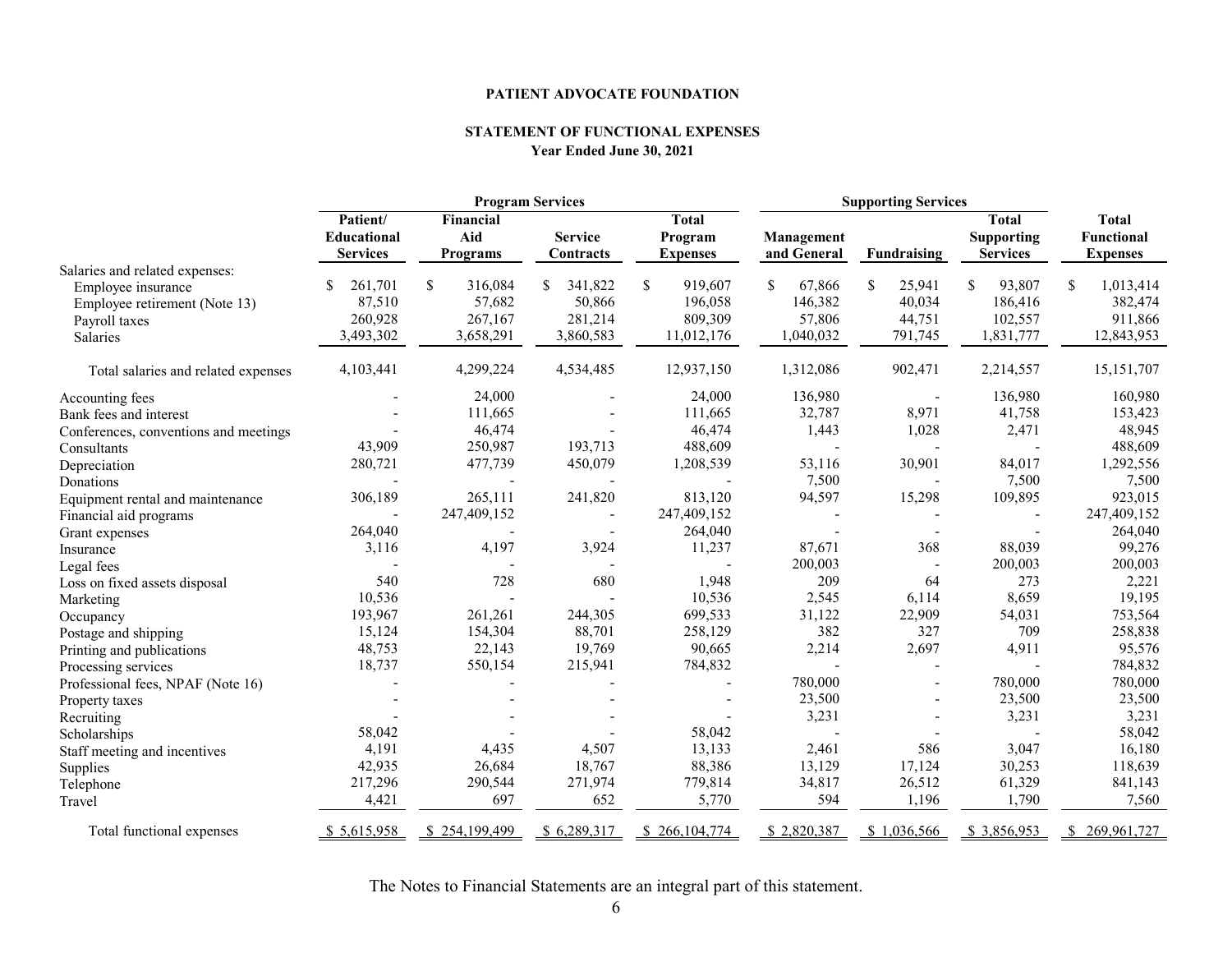## **STATEMENT OF FUNCTIONAL EXPENSES Year Ended June 30, 2020**

|                                       | <b>Program Services</b>                    |                                     |                             | <b>Supporting Services</b>                 |                           |              |                                                      |                                                      |
|---------------------------------------|--------------------------------------------|-------------------------------------|-----------------------------|--------------------------------------------|---------------------------|--------------|------------------------------------------------------|------------------------------------------------------|
|                                       | Patient/<br>Educational<br><b>Services</b> | Financial<br>Aid<br><b>Programs</b> | <b>Service</b><br>Contracts | <b>Total</b><br>Program<br><b>Expenses</b> | Management<br>and General | Fundraising  | <b>Total</b><br><b>Supporting</b><br><b>Services</b> | <b>Total</b><br><b>Functional</b><br><b>Expenses</b> |
| Salaries and related expenses:        |                                            |                                     |                             |                                            |                           |              |                                                      |                                                      |
| Employee insurance                    | 308,313                                    | \$<br>429,001                       | 411,514<br>S.               | \$<br>1,148,828                            | 165,295<br>\$.            | \$<br>30,075 | 195,370<br>S                                         | 1,344,198<br>\$.                                     |
| Employee retirement (Note 13)         | 99,550                                     | 54,484                              | 51,781                      | 205,815                                    | 135,524                   | 23,719       | 159,243                                              | 365,058                                              |
| Payroll taxes                         | 246,581                                    | 263,874                             | 249,570                     | 760,025                                    | 56,063                    | 48,629       | 104,692                                              | 864,717                                              |
| Salaries                              | 3,486,416                                  | 3,693,818                           | 3,538,661                   | 10,718,895                                 | 953,832                   | 753,447      | 1,707,279                                            | 12,426,174                                           |
| Total salaries and related expenses   | 4,140,860                                  | 4,441,177                           | 4,251,526                   | 12,833,563                                 | 1,310,714                 | 855,870      | 2,166,584                                            | 15,000,147                                           |
| Accounting fees                       |                                            | 28,100                              |                             | 28,100                                     | 150,741                   |              | 150,741                                              | 178,841                                              |
| Bank fees and interest                |                                            | 89,733                              |                             | 89,733                                     | 20,165                    | 6,051        | 26,216                                               | 115,949                                              |
| Conferences, conventions and meetings | 384,058                                    |                                     |                             | 384,058                                    | 24,706                    | 94,867       | 119,573                                              | 503,631                                              |
| Consultants                           | 36,868                                     | 161,727                             | 160,268                     | 358,863                                    | 26,250                    | 409          | 26,659                                               | 385,522                                              |
| Depreciation                          | 87,449                                     | 1,005,906                           | 567,640                     | 1,660,995                                  | 5,164                     | 533          | 5,697                                                | 1,666,692                                            |
| Donations                             |                                            |                                     |                             |                                            | 10,500                    |              | 10,500                                               | 10,500                                               |
| Equipment rental and maintenance      | 188,608                                    | 195,035                             | 214,509                     | 598,152                                    | 56,621                    | 9,364        | 65,985                                               | 664,137                                              |
| Financial aid programs                |                                            | 238,734,798                         |                             | 238,734,798                                |                           |              |                                                      | 238,734,798                                          |
| Insurance                             | 2,656                                      | 4,138                               | 3,746                       | 10,540                                     | 82,794                    | 282          | 83,076                                               | 93,616                                               |
| Legal fees                            |                                            |                                     |                             |                                            | 212,089                   |              | 212,089                                              | 212,089                                              |
| Loss on fixed assets disposal         | 173                                        | 270                                 | 244                         | 687                                        | 34                        | 18           | 52                                                   | 739                                                  |
| Marketing                             | 15,833                                     | 3,000                               |                             | 18,833                                     | 7,155                     | 7,200        | 14,355                                               | 33,188                                               |
| Occupancy                             | 171,808                                    | 267,708                             | 242,325                     | 681,841                                    | 36,947                    | 18,267       | 55,214                                               | 737,055                                              |
| Postage and shipping                  | 19,096                                     | 172,790                             | 83,631                      | 275,517                                    | 10,381                    | 1,131        | 11,512                                               | 287,029                                              |
| Printing and publications             | 17,267                                     | 40,077                              | 5,701                       | 63,045                                     | 5,012                     | 5,696        | 10,708                                               | 73,753                                               |
| Processing services                   | 14,205                                     | 534,110                             | 159,990                     | 708,305                                    |                           |              |                                                      | 708,305                                              |
| Professional fees, NPAF (Note 16)     |                                            |                                     |                             |                                            | 780,000                   |              | 780,000                                              | 780,000                                              |
| Property taxes                        |                                            |                                     |                             |                                            | 28,938                    |              | 28,938                                               | 28,938                                               |
| Recruiting                            |                                            |                                     |                             |                                            | 18,509                    |              | 18,509                                               | 18,509                                               |
| Scholarships                          | 75,000                                     |                                     |                             | 75,000                                     |                           |              |                                                      | 75,000                                               |
| Staff meeting and incentives          | 11,944                                     | 9,093                               | 8,428                       | 29,465                                     | 3,879                     | 3,680        | 7,559                                                | 37,024                                               |
| Supplies                              | 64,252                                     | 37,763                              | 29,118                      | 131,133                                    | 17,397                    | 12,117       | 29,514                                               | 160,647                                              |
| Telephone                             | 232,316                                    | 350,498                             | 316,822                     | 899,636                                    | 41,057                    | 20,593       | 61,650                                               | 961,286                                              |
| Travel                                | 113,603                                    | 6,582                               | 227                         | 120,412                                    | 11,773                    | 49,766       | 61,539                                               | 181,951                                              |
| Total functional expenses             | \$5,575,996                                | \$246,082,505                       | \$6,044,175                 | \$257,702,676                              | \$2,860,826               | \$1,085,844  | \$3,946,670                                          | \$261,649,346                                        |

The Notes to Financial Statements are an integral part of this statement.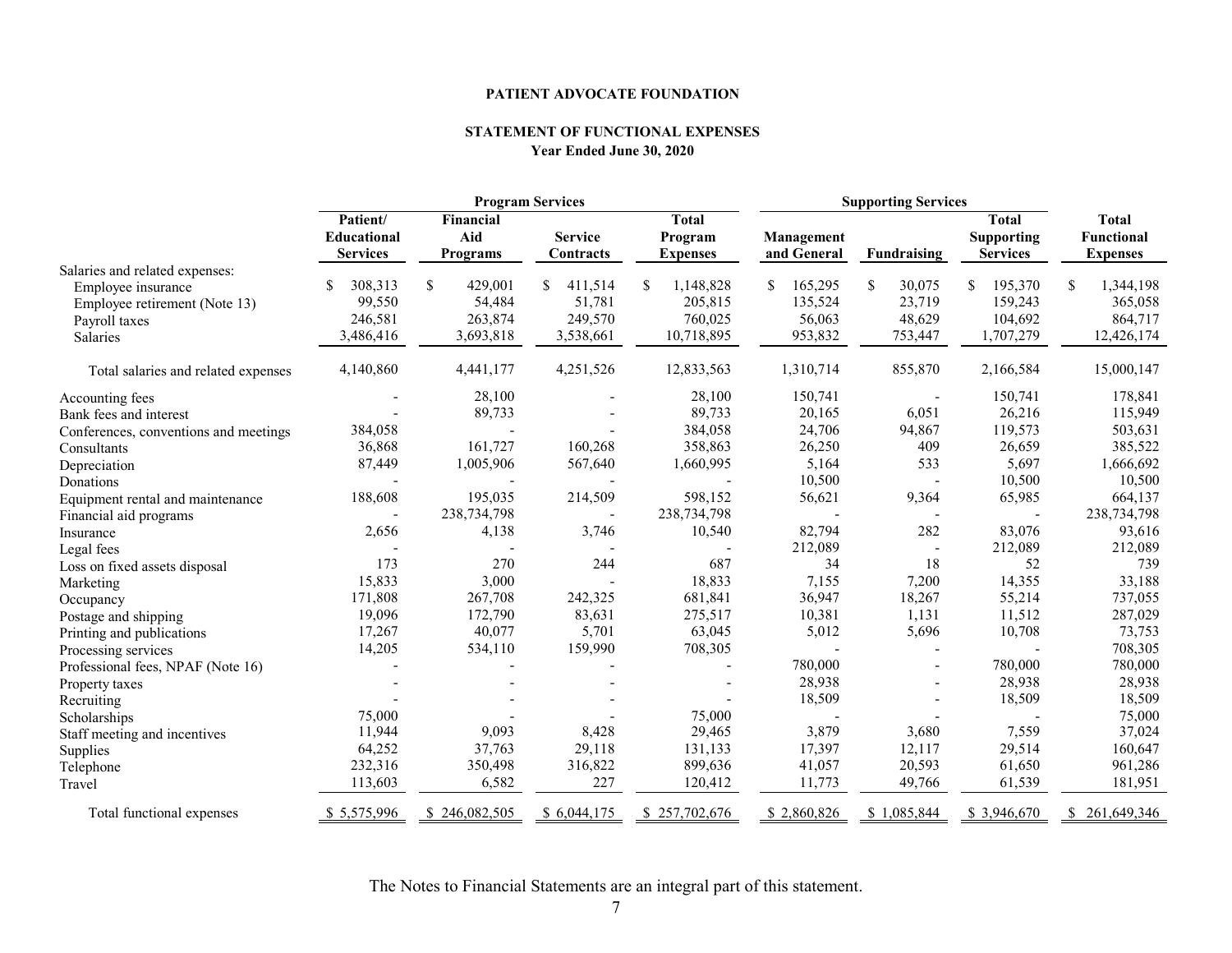# **STATEMENTS OF CASH FLOWS Years Ended June 30, 2021 and 2020**

|                                                           |    | 2021          |                             | 2020            |  |
|-----------------------------------------------------------|----|---------------|-----------------------------|-----------------|--|
| <b>CASH FLOWS FROM OPERATING ACTIVITIES</b>               |    |               |                             |                 |  |
| Change in net assets                                      | \$ | 49,642,559    | \$                          | 38,661,099      |  |
| Adjustments to reconcile change in net assets to net cash |    |               |                             |                 |  |
| provided by operating activities:                         |    |               |                             |                 |  |
| Depreciation                                              |    | 1,292,556     |                             | 1,666,692       |  |
| Net realized and unrealized (gain) loss on investments    |    | 26,688        |                             | (65,895)        |  |
| Loss on disposal of fixed assets                          |    | 2,221         |                             | 739             |  |
| Net (increase) decrease in:                               |    |               |                             |                 |  |
| Unconditional promises to give                            |    | (3,526,666)   |                             | 3,167,570       |  |
| Accounts receivable                                       |    | (134,241)     |                             | (1,073,129)     |  |
| Interest receivable                                       |    | 149,142       |                             | (266,096)       |  |
| Due to/from National Patient Advocate Foundation          |    | (13,228)      |                             | 19,075          |  |
| Inventories                                               |    | (17, 354)     |                             | (12, 733)       |  |
| Prepaid expenses                                          |    | 80,571        |                             | (59,240)        |  |
| Accounts payable and accrued expenses                     |    | (4,327,882)   |                             | 9,341,239       |  |
| Deferred revenue                                          |    | 2,767,213     |                             | 2,481,347       |  |
| Accrued vacation leave                                    |    |               |                             |                 |  |
|                                                           |    | 4,764         |                             | 107,551         |  |
| Postretirement benefit liability                          |    | (1,424,214)   |                             | 1,025,729       |  |
| Incurred but not recorded liabilities                     |    | 16,916        |                             | 8,883           |  |
| Net cash provided by operating activities                 |    | 44,539,045    |                             | 55,002,831      |  |
| <b>CASH FLOWS FROM INVESTING ACTIVITIES</b>               |    |               |                             |                 |  |
| Acquisition of property and equipment                     |    | (1,236,017)   |                             | (1,265,595)     |  |
| Proceeds from sale of investments                         |    | 124,964,951   |                             | 310,000         |  |
| Purchases of investments                                  |    | (60,000,000)  |                             | (125, 351, 368) |  |
|                                                           |    |               |                             |                 |  |
| Net cash provided (used) by investing activities          |    | 63,728,934    |                             | (126, 306, 963) |  |
| Net increase (decrease) in cash and cash equivalents      |    | 108,267,979   |                             | (71, 304, 132)  |  |
| <b>CASH AND CASH EQUIVALENTS</b>                          |    |               |                             |                 |  |
| Beginning of year                                         |    | 207,574,065   |                             | 278,878,197     |  |
| End of year                                               |    | 315,842,044   | $\mathcal{S}$               | 207,574,065     |  |
| <b>BALANCE SHEET PRESENTATION OF</b>                      |    |               |                             |                 |  |
| <b>CASH AND CASH EQUIVALENTS</b>                          |    |               |                             |                 |  |
| General operating cash and cash equivalents               | \$ | 28,356,319    | \$                          | 34,643,003      |  |
| Restricted cash and cash equivalents                      |    | 287, 485, 725 |                             | 172,931,062     |  |
|                                                           | \$ | 315,842,044   | $\mathcal{S}_{\mathcal{S}}$ | 207,574,065     |  |

The Notes to Financial Statements are an integral part of these statements.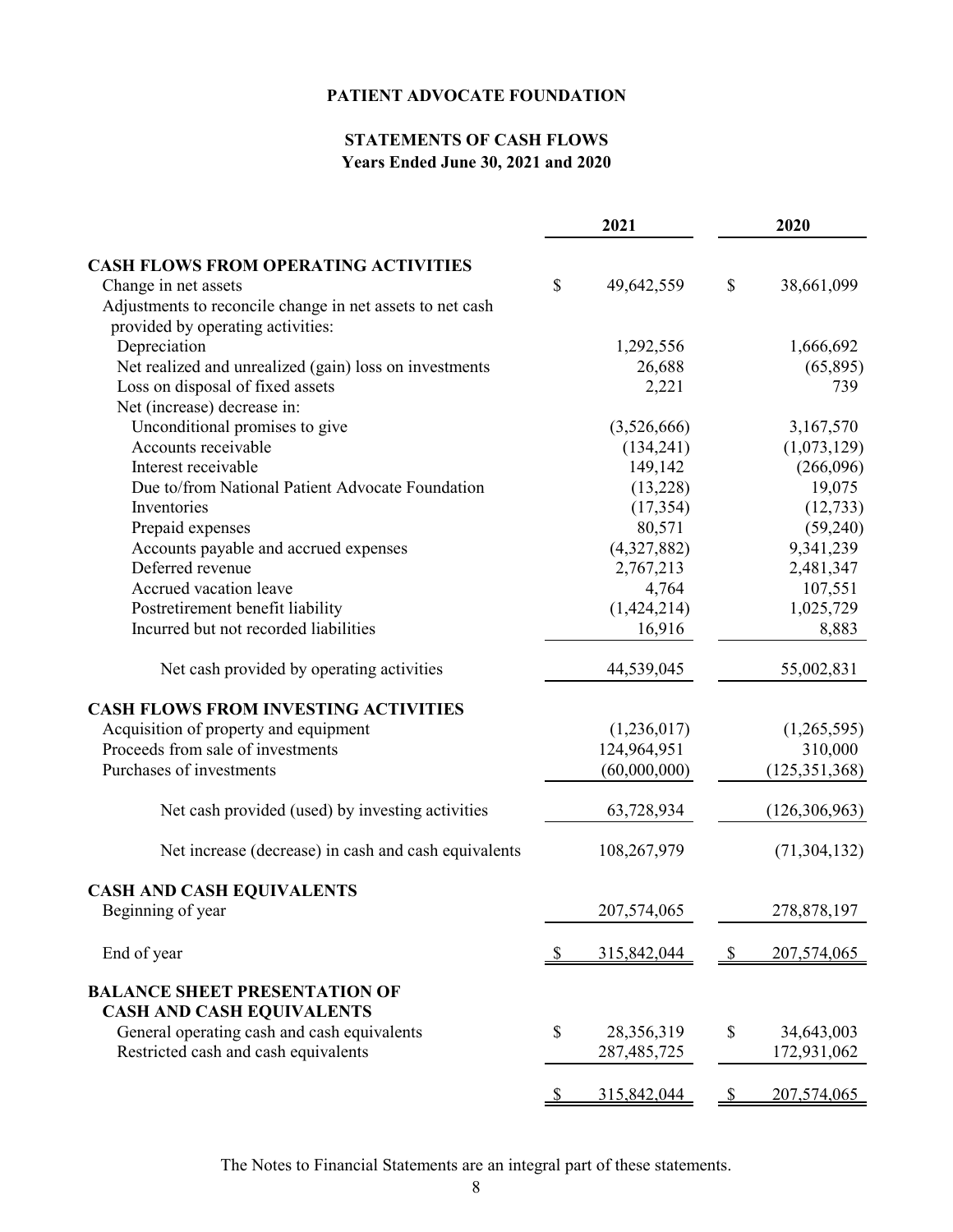## **NOTES TO FINANCIAL STATEMENTS June 30, 2021 and 2020**

#### 1. **Organization and Nature of Business**

Patient Advocate Foundation ("Foundation" or "PAF") is a national nonprofit organization that seeks to safeguard patients through effective mediation assuring access to care, maintenance of employment and preservation of their financial stability relative to their diagnosis of life threatening or debilitating diseases. The Foundation assists patients throughout the United States and is supported primarily through grant contributions, cooperative agreements, and service agreements with nonprofit organizations.

#### $2.$ **Summary of Significant Accounting Policies**

#### Basis of accounting

The financial statements of the Foundation have been prepared on the accrual basis of accounting in accordance with accounting principles generally accepted in the United States of America.

#### Classes of net assets

The financial statements report amounts separately by class of net assets as follows:

**Net assets without donor restrictions** are currently available at the discretion of the Board of Directors for use in the Foundation's operations. Included in the amounts without donor restrictions are board-designated net assets. Board designated net assets consist of the total investment funds. The board will determine how the investment funds will be utilized.

**Net assets with donor restrictions** are those that are stipulated by donors for specific purposes. When a donor restriction is satisfied by utilizing the funding for its intended purpose, net assets with donor restrictions are reclassified to net assets without donor restrictions and reported in the statements of activities as net assets released from restriction.

All contributions are considered without donor restriction unless specifically restricted by the donor or subject to other legal restrictions.

#### Estimates

The preparation of financial statements in conformity with accounting principles generally accepted in the United States of America requires management to make estimates and assumptions that affect certain reported amounts and disclosures. Amounts reported in the financial statements may be affected by these estimates and assumptions. Actual results could differ from these estimates and assumptions.

#### Program service revenue

The Foundation has identified two categories of program service revenue subject to the principles of Accounting Standards Codification (ASC) Topic 606: service agreements and administrative fees.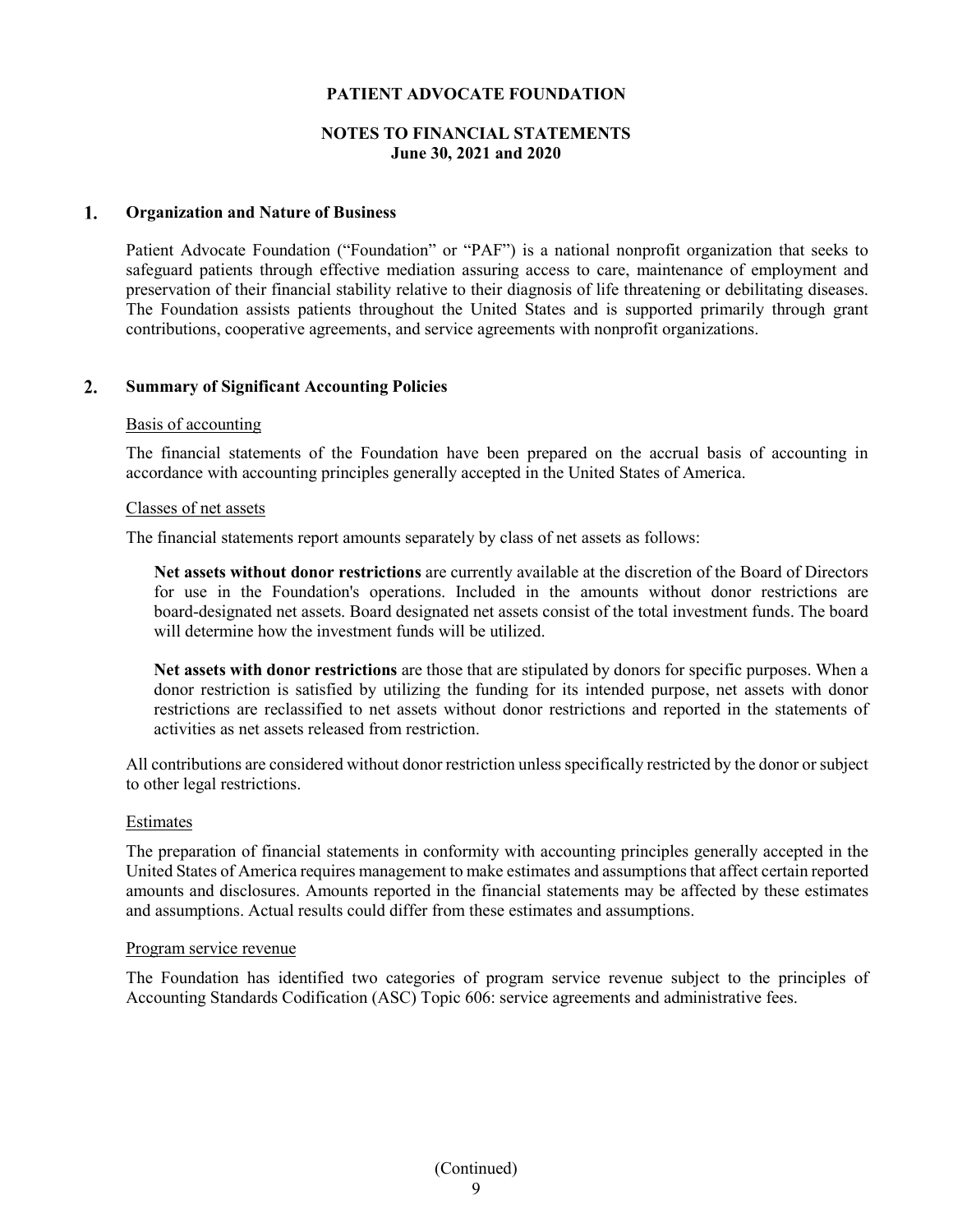## **NOTES TO FINANCIAL STATEMENTS June 30, 2021 and 2020**

## **2. Summary of Significant Accounting Policies (Continued)**

#### Program service revenue (Continued)

#### *Service agreements*

The Foundation has entered into various contracts with strategic non-profit partners to serve as a third-party administrator. The majority of the service agreement revenue is related to the execution of the responsibilities associated with the administration of the non-profit partner's patient assistance programs. The Foundation recognizes revenue over time and is based upon a percentage rate applied to the total dollar amount of claims processed each month. The rate remains steady until specific tiered dollar thresholds are met, at which time the rate will decrease. At the beginning of each annual period, the rate resets to its original percentage. The tiered dollar thresholds along with the corresponding rates are outlined in the agreement between the Foundation and the partner and are taken into consideration when the Foundation prepares its annual budget. Payment is due upon receipt of the monthly invoices. Accounts receivable consists of amounts expected to be collected from balances outstanding at year-end.

### *Administrative fees*

The Foundation earns administrative fees based on funds provided to qualified patients for Co-Pay Relief Funds and Financial Aid Programs contributed for specific diseases. The services the Foundation provides to the donors for these disease-specific programs is considered to be reciprocal in nature. The performance obligation is satisfied when patient reimbursement claims are processed which releases donor restricted net assets for the individual programs. The rate is based on management's estimate of the future direct, indirect, and capital expenditure costs of administering the programs. The Foundation reassesses the rate at year-end to ensure no adjustments are needed to the rate used throughout the year to recognize revenue based on total financial assistance provided and total direct, indirect, and capital expenditure costs incurred.

## *Contract liabilities*

Contract liabilities are included in deferred revenue on the accompanying statements of financial position and consist primarily of upfront payments received from partners for program revenue for which performance obligations are not yet satisfied. Deferred revenue is recognized as revenue when the associated performance obligation has been satisfied.

### Contributions and grants

In accordance with ASC Topic 958-605, the Foundation evaluates whether a transfer of assets is (1) an exchange transaction in which a resource provider is receiving commensurate value in return for the resources transferred or (2) a contribution. If the transfer of assets is determined to be an exchange transaction, the Foundation applies guidance under ASC Topic 606. If the transfer of assets is determined to be a contribution, the Foundation determines if the contribution is conditional based upon whether the agreement includes both of the following: (1) one or more barriers that must be overcome before the Foundation is entitled to the assets transferred and promised and (2) a right of return of assets transferred or a right of release of a promisor's obligation to transfer assets.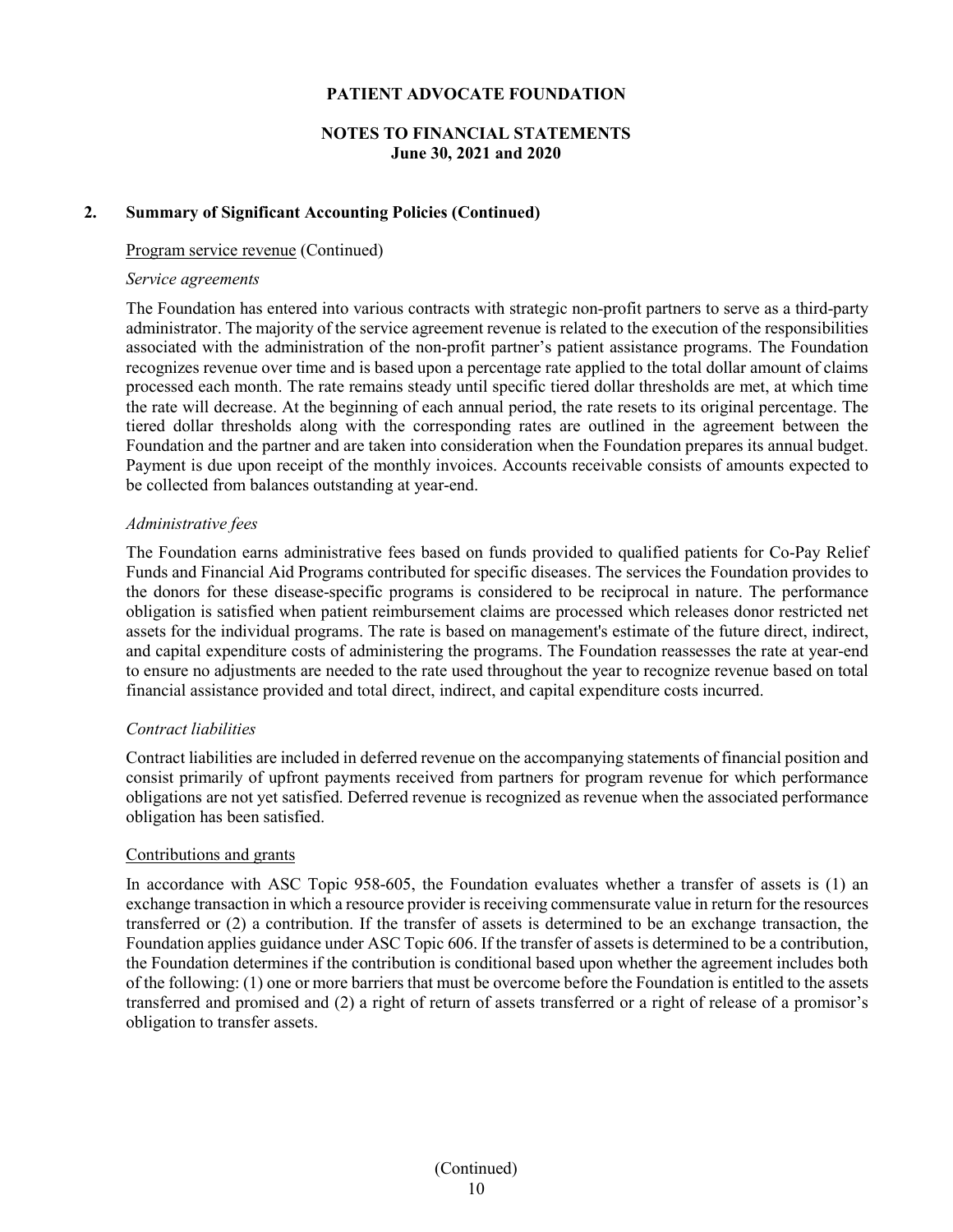## **NOTES TO FINANCIAL STATEMENTS June 30, 2021 and 2020**

#### **2. Summary of Significant Accounting Policies (Continued)**

#### Contributions and grants (Continued)

Contributions and grants, including donations of cash, in-kind contributions, and unconditional promises to give (pledges), are recognized as revenue when an unconditional promise to give has been made and are recorded as with donor restrictions or without donor restrictions, depending on the donor intent. Contributions that are restricted by the donor are reported as an increase in net assets without donor restrictions if the restriction expires in the reporting period in which the contribution is recognized. Conditional contributions are recognized when the conditions on which they depend are substantially met. Contributions that were initially a conditional contribution are reported as an increase in net assets without donor restrictions if the donor-imposed conditions and restrictions are met in the same reporting period. Contributions are recorded at fair value, and in the case of pledges, are recorded at the present value of their estimated future cash flows.

All pledges are due within one year. Allowances are recorded for their estimated uncollectible contributions based on management's judgement, past collection experience and other relevant factors. At June 30, 2021 and 2020, management considered all contribution receivable balances to be fully collectible.

#### Cash and cash equivalents

The Foundation considers all highly liquid investments with original maturities of three months or less to be cash equivalents.

#### Restricted cash and cash equivalents

Restricted cash and cash equivalents consists of funds earmarked for patient awards and financial aid by donors.

## Contributed services and materials

Certain contributed services and materials are recorded as support and revenues at fair market value when determinable, otherwise at values indicated by the donor. Contributions of donated services that create or enhance nonfinancial assets or that require specialized skills are provided by individuals possessing those skills, and would typically need to be purchased if not provided by donation, are recorded at their fair values in the period received.

#### Inventories

Inventories, which consist of brochures and educational material, are valued at the lower of cost (first-in, first-out method) or net realizable value.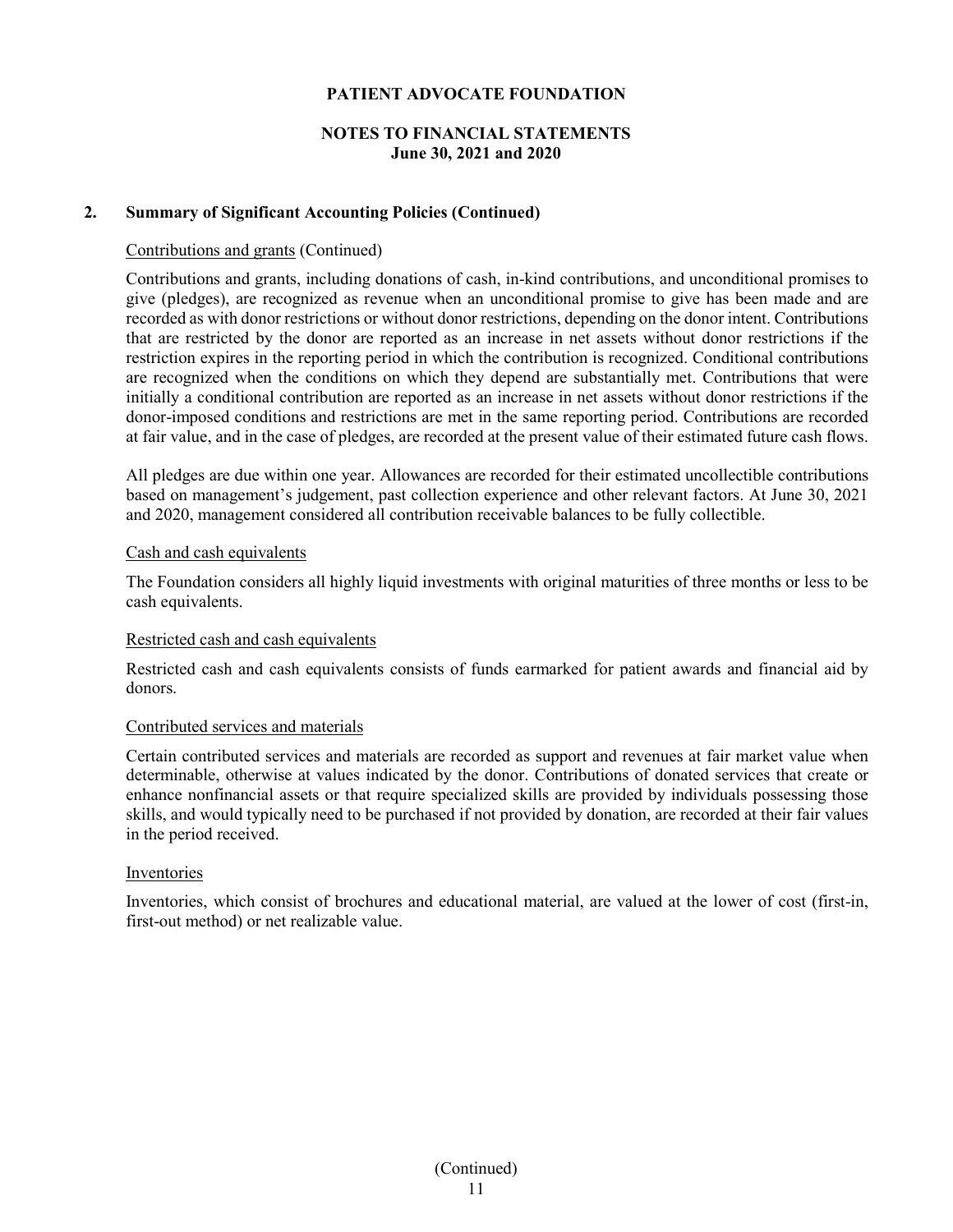## **NOTES TO FINANCIAL STATEMENTS June 30, 2021 and 2020**

### **2. Summary of Significant Accounting Policies (Continued)**

#### Property and equipment

It is the Foundation's policy to capitalize property and equipment over \$1,000. Lesser amounts are expensed. Purchased property and equipment are capitalized at cost. Donations of property and equipment are recorded as contributions at their estimated fair value. Such donations are reported as contributions without donor restrictions unless the donor has restricted the donated asset to a specific purpose. Assets donated with explicit restrictions regarding their use and contributions of cash that must be used to acquire property and equipment are reported as contributions with donor restrictions. Absent donor stipulations regarding how long those donated assets must be maintained, the Foundation reports expirations of donor restrictions when donated or acquired assets are placed in service as instructed by the donor. The Foundation reclassifies net assets with donor restrictions to net assets without donor restrictions at that time. Property and equipment is depreciated on the straight-line method over the following estimated useful lives:

| Computers, software and other assets | $3 - 5$ years |
|--------------------------------------|---------------|
| Furniture and fixtures               | 7 years       |
| Office equipment                     | 5 years       |
| Leasehold improvements               | 39 years      |

#### Investments

Investments include certificate of deposits, money market funds, and marketable debt securities with readily determinable fair values, and are reported at their fair values in the statements of financial position. Changes in fair value of investments are determined based on cost and are recorded in the statements of activities in the period in which they occur. Investment returns, net of fees, restricted by the donor are reported as increases in net assets without donor restrictions if the restrictions expire (either by passage of time or by use) in the reporting period in which the returns, net of fees, are recognized. Dividends and interest are recognized as earned.

#### Functional expenses

The Foundation's expenses are related to the performance of three functions: program services, management and general, and fundraising. The Foundation allocates its expenses on a functional basis among its various programs and supporting services in the statements of activities. Therefore, certain expenses have been allocated to programs and supporting services benefited based on full time employee equivalents. Salaries are allocated based on resources spent. Depending upon the staff member job description and duties, their time is allocated over programs, administrative and/or fundraising.

#### Income taxes

The Foundation is exempt from income taxes under Section  $501(c)(3)$  of the Internal Revenue Code and the Commonwealth of Virginia Statutes; accordingly, the accompanying financial statements do not reflect a provision or liability for federal and state income taxes.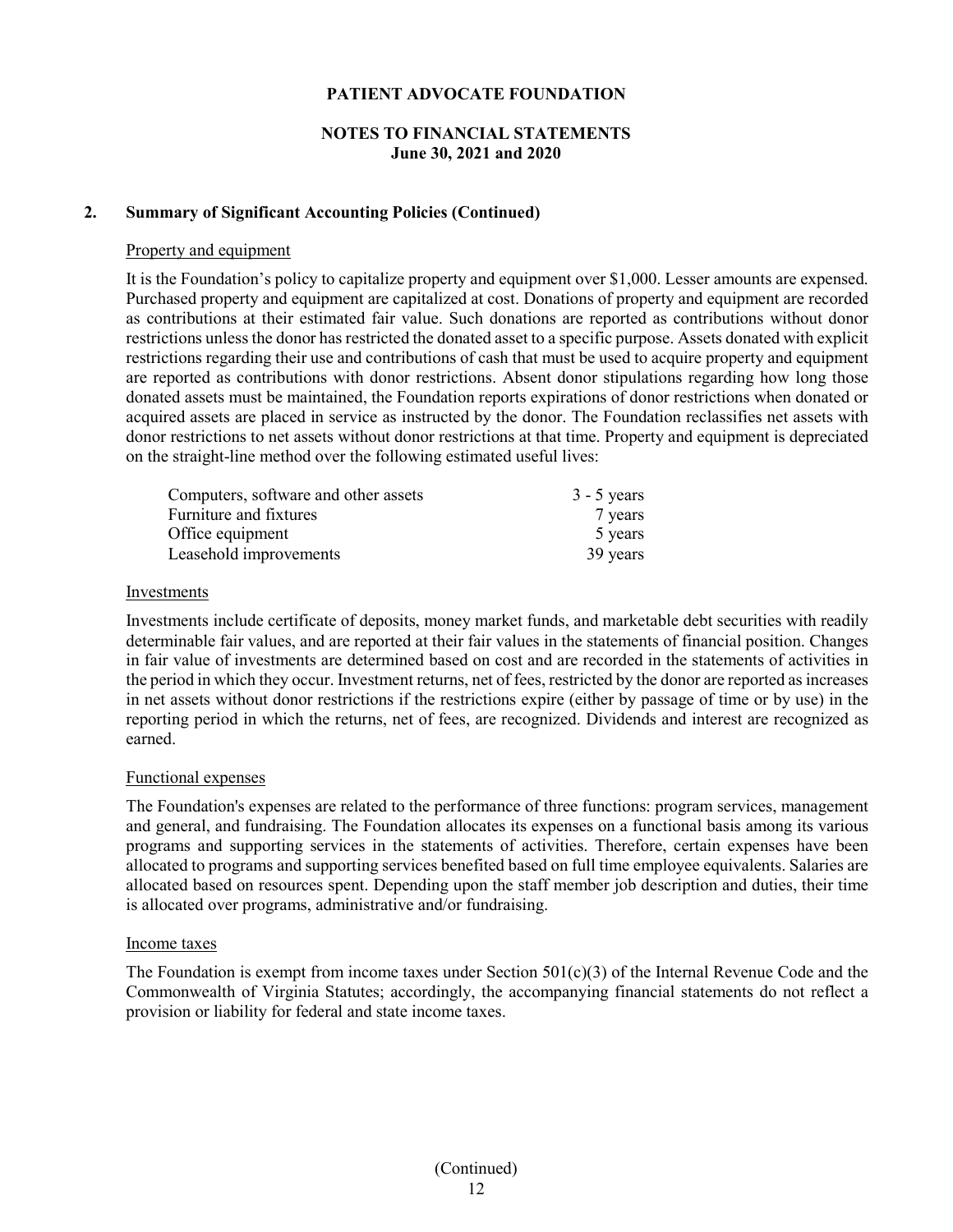## **NOTES TO FINANCIAL STATEMENTS June 30, 2021 and 2020**

#### **2. Summary of Significant Accounting Policies (Continued)**

### Advertising

Advertising costs are charged to operations when incurred. Advertising costs were \$19,195 and \$33,188 for 2021 and 2020, respectively.

### Subsequent events

In preparing these financial statements, the Foundation has evaluated events and transactions for potential recognition or disclosure through October 22, 2021, the date the financial statements were available to be issued.

#### $3.$ **Programs (Unaudited)**

The Foundation has multiple programs.

### Case management services

For a quarter of a century, the Foundation has provided case management interventions on behalf of critically or chronically ill patients nationally; enabling them to connect with, and maintain access to, prescribed healthcare services and medications, overcome insurance barriers, locate resources to support cost-of-living expenses while in treatment, evaluate and maintain health insurance coverage and better manage, or reduce, the out-of-pocket medical and cost of living debt they face. PAF provides one-on-one professional case management services, working alongside patients, their loved ones, and their care teams, often taking the lead to resolve complex healthcare access and affordability challenges encountered in the healthcare system. Case Management services are provided at no cost to patients and their families. During 2021, the Foundation's case management staff directly worked with or on behalf of 21,336 individuals. These patients represented 630 unique diseases and requested assistance with issues that were creating obstacles to care. On average, case managers made 13.8 contacts on behalf of each case to relevant stakeholders to bring resolution to the patient's issues. This work translates to approximately 294,386 unique contacts on behalf of patients and families receiving case management services. PAF also provided nearly 8,500 patient education publications to the patients served by case management. PAF provides these services through a compliment of 31 unique programs.

During 2020, the Foundation's case management staff directly intervened on behalf of 21,380 individuals. These patients are collectively living with 735 unique diseases and requested assistance with an average of two issues that were creating obstacles to care. On average, case managers made 15.7 contacts on behalf of each case to relevant stakeholders to bring resolution to the patient's access issues. This translates to over 335,000 unique contacts on behalf of patients and families receiving case management intervention services. PAF provided these services through a compliment of 27 unique programs.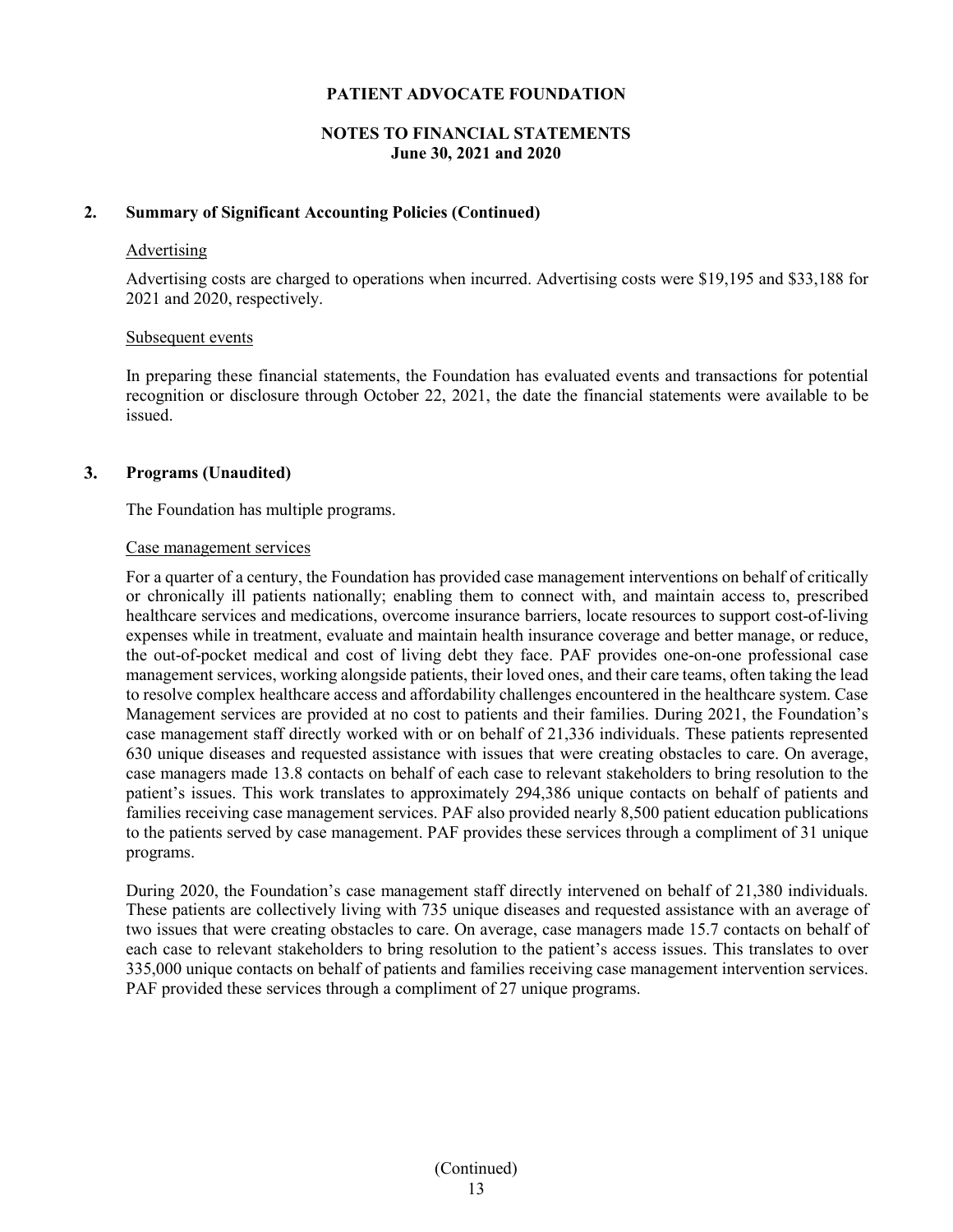## **NOTES TO FINANCIAL STATEMENTS June 30, 2021 and 2020**

#### **3. Programs (Unaudited) (Continued)**

#### Patient education and empowerment

PAF extends the impact of its one-to-one case management services through the development and delivery of patient education and empowerment tools focused on providing actionable advice and guidance to healthcare consumers to improve their everyday experience with insurance and to encourage patient's engagement in the healthcare system. Each year, PAF creates, maintains, and distributes a wide array of patient education materials and online tools, in printed and electronic form. PAF's educational portfolio covers a broad range of topics and is available in a variety of formats to meet the needs and preferences of multiple audiences, including patients, caregivers, and professionals including those who interact directly with the Foundation requesting assistance as well as the public visiting our website and connecting with PAF. PAF's patient education materials are routinely utilized by other organizations and facilities who share them with their patients. The Foundation maintains an extensive library of PAF authored patient educational publications, on-demand webinars, learn from the expert training series, and interactive resource tools, all of which are available free of charge to patients.

During 2021, the Foundation's Patient Education and Empowerment team published 38 new, translated, or revised publications, produced one video and 36 educational webinars. PAF supported 4 multi-year educational projects including Health Insurance Literacy, Migraine Matters and Matters of the Heart. PAF also received 3 industry awards for its patient education materials.

During 2020, the Foundation's Patient Education and Empowerment team published 43 new or revised publications and recorded and released 9 webcast presentations. PAF also launched 4 multi-year educational projects including Health Insurance Literacy, Migraine Matters and Matters of the Heart.

## Health equity initiative, community outreach and patient engagement

The Foundation promotes health equity by addressing social needs gaps and social determinants of health at the individual, community, and national level. Broad local and national outreach events address populations with low socio-economic characteristics and focus on communities with high disease morbidity and premature mortality from the leading causes of death. Specific activities focus on tackling social/financial support needs and mitigating barriers that impact access to health services.

In September 2020, PAF entered year three of its five-year cooperative agreement from the Centers for Disease Control (CDC)'s Office of Smoking on Health and the Division of Cancer Prevention and Control (DCPC) to continue administration of the SelfMade Health Network (SMHN). The SMHN focuses on providing technical assistance to state cancer control and tobacco use prevention programs to enhance their capacity to implement evidence-based strategies to reduce tobacco and cancer related disparities among populations with low socioeconomic status (SES) characteristics.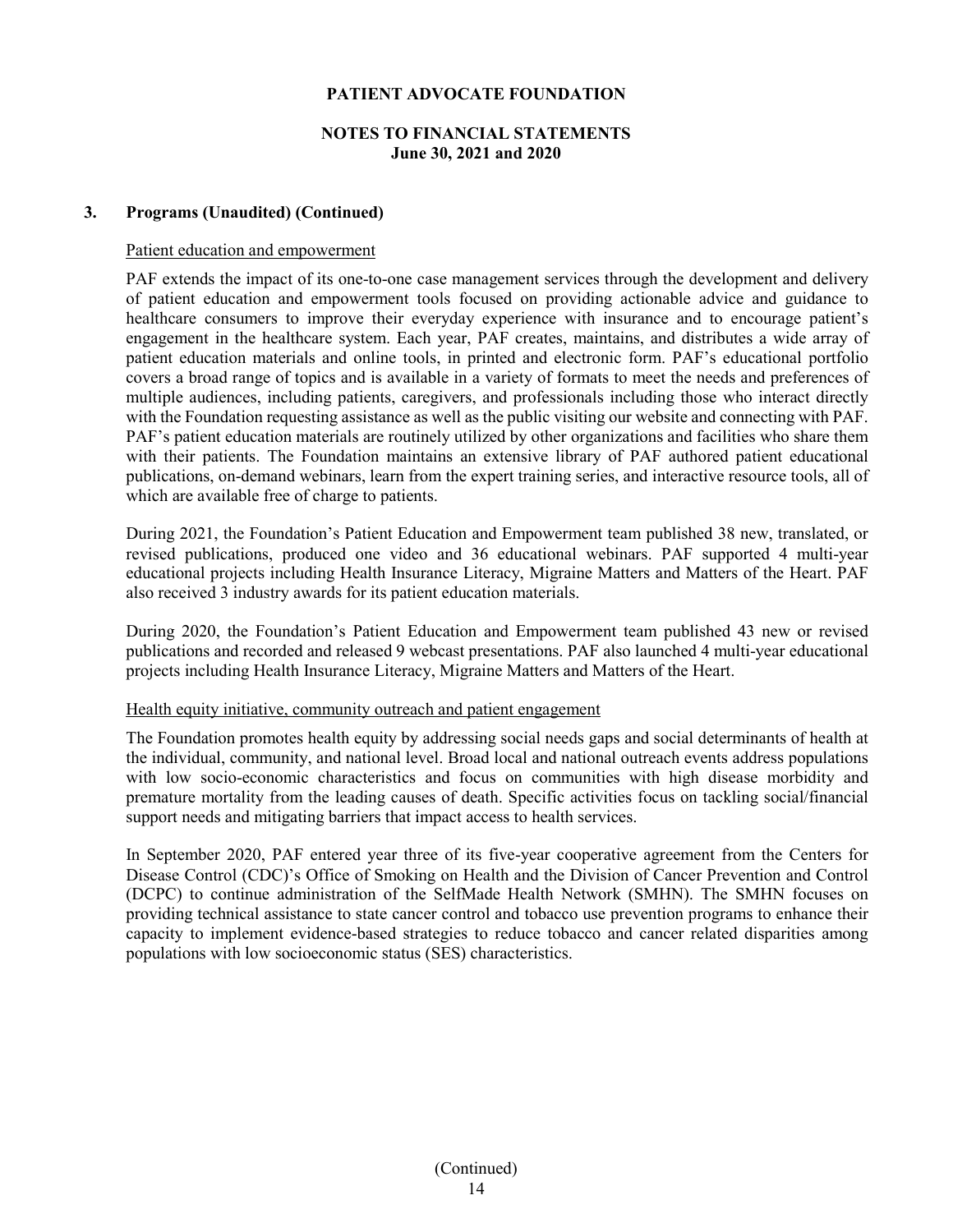## **NOTES TO FINANCIAL STATEMENTS June 30, 2021 and 2020**

#### **3. Programs (Unaudited) (Continued)**

#### Health equity initiative, community outreach and patient engagement (Continued)

PAF's commitment to addressing health equity as a strategic imperative positioned PAF to integrate a philosophy of achieving health equity across all operational units within PAF. Critical to these efforts was the launch of PAF's Health Equity Affinity Group (HEAG). The HEAG is comprised of 14 individuals across the Foundation including executive and non-executive staff dedicated to unveiling their personal experiences with societal "isms" and healthcare experiences to help inform PAF's Blueprint for Achieving Health Equity. The Blueprint for achieving Health Equity will be designed as a guiding document to reflect specific objectives, activities, and performance measures to access progress across the Foundation in addressing health equity. The Blueprint is slated to be released during the 2021-2022 fiscal year. The content of the Blueprint will be developed based on input from the HEAG and the Strategic Executive team with specific objectives and activities proposed by the HEAG for three strategic focused areas identified by the HEAG: Education and Learning; Culture and Value; and Communications and Messaging. Additionally, the Blueprint will reflect the Organizational Equity Performance Goals finalized by the Strategic Executive Team.

The community engagement model used by PAF continues to yield positive results, this was most evident during the pandemic. The Foundation's community partnerships were an invaluable asset that allowed PAF to quickly pivot from in-person events to online activities facilitating the necessary communication pipelines to ensure that community members were aware of the core services provided by PAF and expanded COVID-19 specific resources. To continue outreach and engagement efforts, PAF partnered with five (5) of the Better Together Partners serving Chicago Southland Communities (Roseland, South Shore, South Chicago, and West Englewood) to continue to reach African American and Latina women with breast cancer, their caregivers and those seeking mammography screening. PAF was able to realign budgets originally intended for space rental to digital platforms to host educational forums using Facebook Live, Zoom, and YouTube for content hosting and distribution. PAF also leveraged health equity (HE) distribution channels for PAF COVID-19 Emergency Food Assistance Program. Food insecurity impacting patient ability to access care had previously been identified in the proceedings from the 2019 PAF Chicago Community Conversation on Cancer. These needs were further exacerbated by the pandemic. As a result of a myriad of collaborative Health Equity dissemination efforts, more than 440 immunocompromised individuals who were impacted by COVID-19 and live in Chicago were linked to critical food resources.

Additional virtual outreach events reached more than 1500 women with breast cancer or metastatic breast cancer across Chicago, Memphis, and other communities through engagement with Living Beyond Breast Cancer.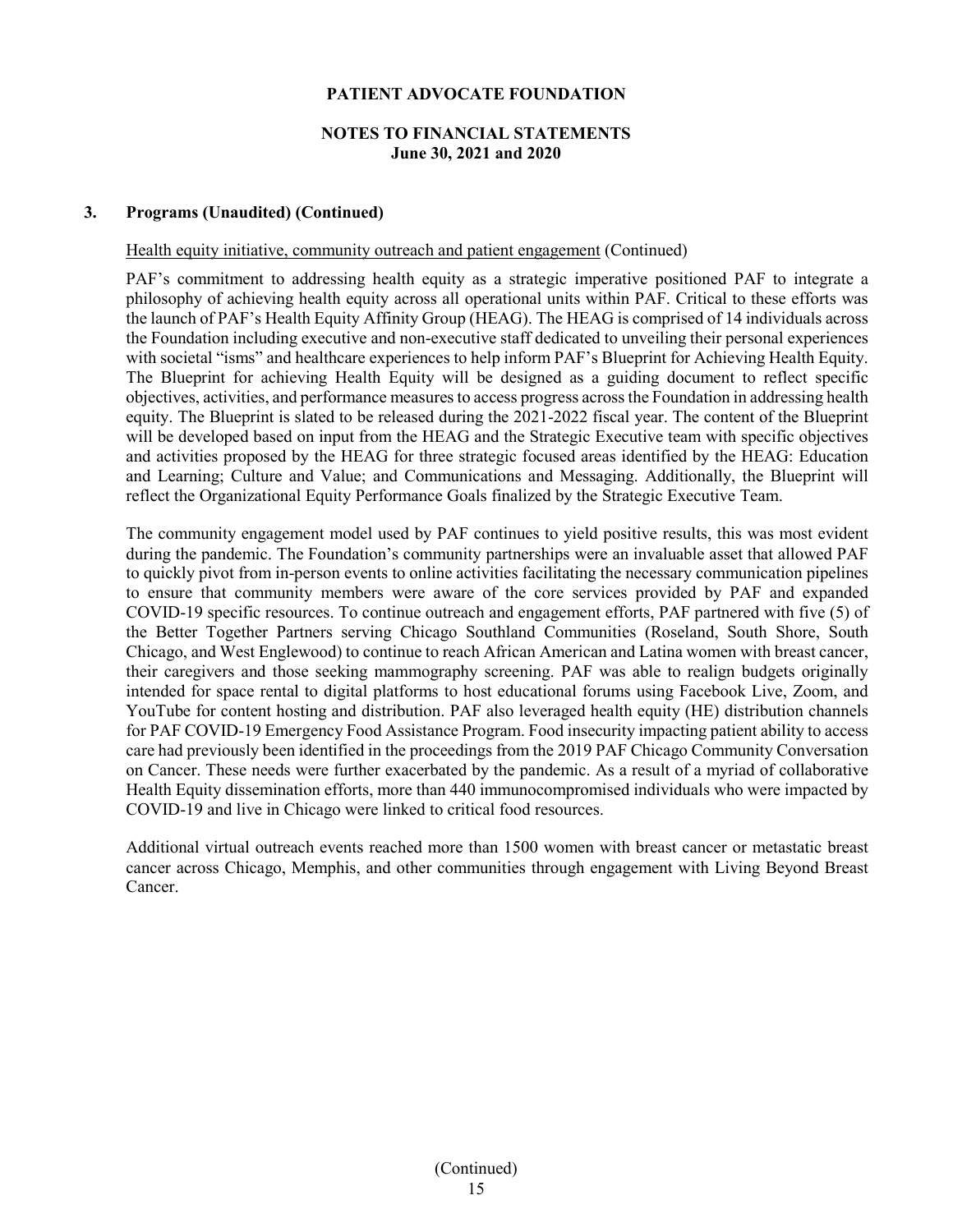## **NOTES TO FINANCIAL STATEMENTS June 30, 2021 and 2020**

#### **3. Programs (Unaudited) (Continued)**

#### Health equity initiative, community outreach and patient engagement (Continued)

PAF HE staff provided thought leadership across a variety of forums during this fiscal year from chairing a national workgroup focused on elevating cancer equity; to various webinar presentations on racial disparities and the social determinants of health; to interviews on COVID-19 and underserved communities; to articles elevating the impact of unaddressed social determinants of health on populations of color. The Executive Vice President (EVP) of Health Equity and Community Engagement co-chaired with Dr. Robert Winn, Director, Virginia Commonwealth University Massey Cancer Center, the inaugural Elevating Cancer Equity Workgroup (a partnership among National Comprehensive Cancer Network, National Minority Quality Forum, and American Cancer Society-Cancer Action Network). The workgroup was tasked with developing policy and practices recommendations to reduce racial disparities in cancer care. PAF EVP Health Equity and Community Engagement participated in seven webinars highlighting the recommendations from the workgroup reaching over 2370 health professional and healthcare advocates. Additionally, HE staff contributed to various interviews that address COVID-19 and racial and ethnic minority populations, including "COVID-19 Vaccinations in Underrepresented Communities" published online in February 2021 by the American Society for Microbiology. PAF HE staff were featured in the summer editions of *Cancer Health Magazine-The Cancer Health 25: Black Lives Matter*, and in *Cancer Today* (a publication of American Association of Cancer Research).

In 2020, through two national and seven local outreach events, PAF health equity programming reached more than 2,540 patients, caregivers, health navigators and nurses. Building on its work in Chicago in 2019, PAF was invited to convene a forum in the Southside of Chicago, bringing together organizations to respond to the unique needs of their community. This forum included 10 grassroots organizations serving African American and Latina women diagnosed with or at risk for breast cancer from communities across the south side experiencing disparities in breast cancer mortality. Through this convening, three priority areas were identified: (1) Caregiver's support; (2) Access to care (insurance); and (3) Quality of Care to address an urgent need that was identified during a Chicago Community Conversation on Cancer for the development of a catalogue in English and Spanish of all the breast cancer support/services that could be easily accessible for women across Chicago. Through a local contractor, PAF conducted an environmental scan of such resources that were later embedded into PAF's National Financial Resource Directory. The directory reflects a search option specific to "Chicago" that helps users connect to local resources, as well as the broader array of national resources already in the directory.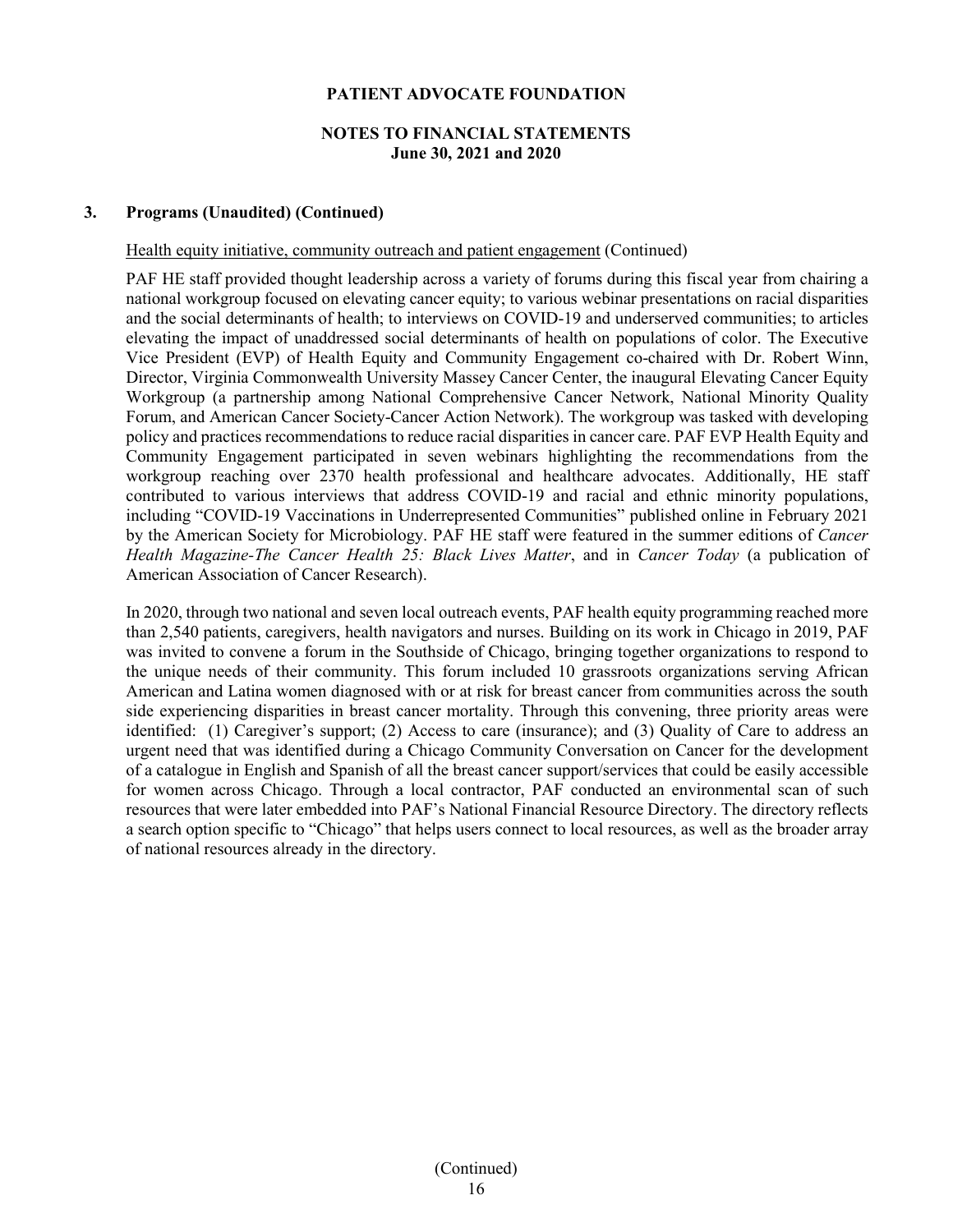## **NOTES TO FINANCIAL STATEMENTS June 30, 2021 and 2020**

## **3. Programs (Unaudited) (Continued)**

#### Health services research

The aim of the Health Services Research portfolio of work is to improve the patient experience by studying the patient journey, unmet needs, and the impact that systems and social support interventions have on patient health and wellbeing. Major research, evaluation, and patient experience initiatives in 2020-2021 included partnership on six Health Services Research projects with academic and scientific partners including: University of North Carolina, Emory University, University of Alabama, MD Anderson, Fred Hutchinson Cancer Research Center, and the ECOG-ACRIN Cancer Research Group. These projects utilized survey methodology to capture patient experiences and perspectives, and/or Case Management as an intervention to address financial and social need. PAF's Research Evaluation and Patient Experience team was also involved in a patient-centered project to support the field in designing more patient-centered decision support tools and three patient engagement projects where PAF serves/d as thought leaders and content experts, as well as facilitation of outreach and collection of the patient experience on a number of topics including a Patient Centered Outcomes Research Institute (PCORI) funded project: "Paving a Pathway to Engage Underserved Populations in Research." Collectively, this body of work serves to further PAF's mission by advancing the field's knowledge of the patient experience around access and affordability, thus providing insight into how to best meet patients' financial and social needs in a way that is patient-centered and advances the tenants of health equity.

#### Scholarship for survivors program

It is not uncommon for Foundation staff to interact with patients and families who are struggling to afford post-secondary education due to the financial burden associated with a chronic illness or life-threatening disease. The Scholarship for Survivors program was established over twenty years ago to assist such individuals by offering educational scholarships to qualified applicants who have suffered (or are suffering) from a life-threatening disease or chronic condition. These students have, despite their disease/condition, excelled academically, served the community, and desire to pursue a secondary education.

Through community online fundraising initiatives, generous donors to PAF helped expand the number of students supported through the Scholarship for Survivors program from thirty in the 2020-2021 academic year to thirty-one for the 2021-2022 academic year. To date, the Foundation has awarded 135 scholarships totaling over \$823,000.

#### Financial support programs

For 17 years, Patient Advocate Foundation's Co-Pay Relief Program (CPR) has provided financial assistance for co-payments, co-insurance and deductibles required by a patient's insurer for medications prescribed to treat and/or manage the patient's disease.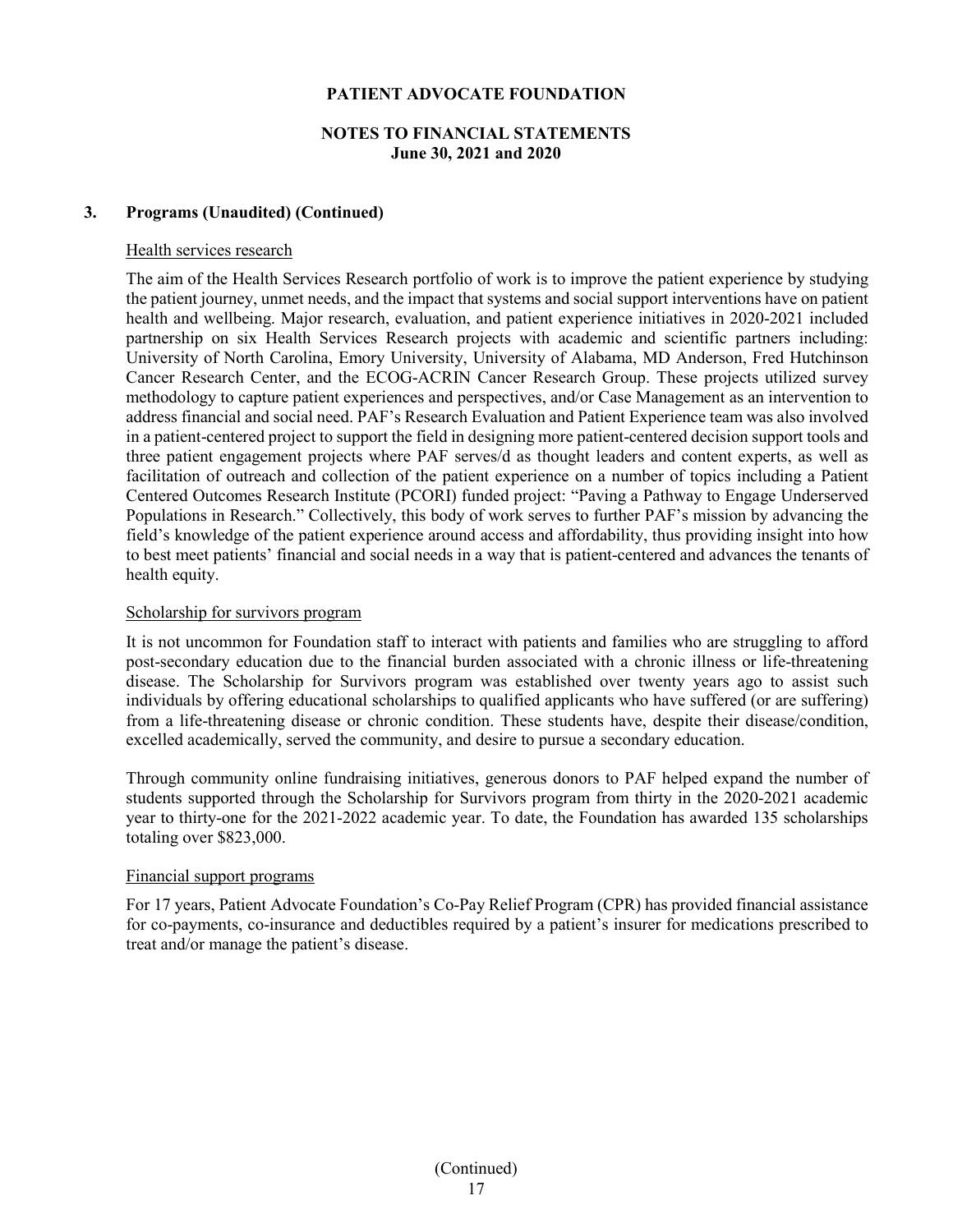## **NOTES TO FINANCIAL STATEMENTS June 30, 2021 and 2020**

#### **3. Programs (Unaudited) (Continued)**

### Financial support programs (Continued)

In 2021, PAF's Co-Pay Relief Program expanded its impact through the addition of seven (7) new funds, assisting patients through forty-two (42) disease specific funds including Acromegaly, Asthma, Bladder Cancer, Breast Cancer, Cancer Genetic and Genomic Testing, Cervical Cancer, Chronic Pain, COVID-19, Cystic Fibrosis, Electrolyte Imbalance, Gaucher Disease, Hemophilia, Hepatitis B, Hepatitis C, Hepatocellular Carcinoma, HIV, AIDS and Prevention, Homozygous Familial Hypercholesterolemia, Inherited or Acquired Lipodystrophy, Lupus, Melanoma, Metastatic Breast Cancer, Metastatic Colorectal Cancer, Metastatic Gastric Cancer, Metastatic Melanoma, Metastatic Prostate Cancer, Multiple Myeloma, Multiple Sclerosis, Myelodysplastic Syndrome, Non-small Cell Lung Cancers (NSCLC), Osteoporosis, Ovarian Cancer, Pancreatic Cancer, Peripheral Vascular Disease, Periodic Paralysis, Prostate Cancer, Pulmonary Fibrosis, Pulmonary Hypertension, Renal Cell Carcinoma, Rheumatoid Arthritis, Skin Cancer, Spinal Muscular Atrophy and Ulcerative Colitis.

The Foundation's Co-Pay Relief Program offers a dedicated, secure web-based application for patients and/or their family members to enroll electronically for the Co-Pay Relief Program directly from the Co-Pay Relief Program website. As well, CPR offers two dedicated, secured websites for medical providers and pharmacy representatives to enroll electronically for the Co-Pay Relief Program on behalf of the patients they are working with. The Foundation also offers telephonic support services to patients who prefer to receive personal assistance from a program specialist.

In 2021, the Foundation administered co-payment assistance to 61,678 qualified patients through 42 assistance funds available through the Co-Pay Relief Program. The program staff fielded 187,301 telephone calls and processed claims totaling over \$243,584,555 in support of qualified patients' out of pocket expenses for required co-payments, co-insurance, and deductibles. Since its inception in 2004, the Foundation has provided co-payment assistance to over 533,000 individuals allocating more than \$1.6 billion in co-payment awards. In 2020, 72,906 qualified patients received assistance through 28 funds. PAF staff fielded 255,600 calls and processed claims totaling more than \$233,000,000.

The Foundation also administered a suite of sixteen (16) small grant programs in 2021, referred to as Financial Aid Funds, each providing financial assistance to qualified patients for out of pocket and cost of living expenses patients struggle to manage when dealing with a chronic or critical disease. In 2021, program staff fielded 19,092 telephone calls and successfully provided one-time small grants to 11,422 patients, totaling \$5,624,600 in financial relief. In 2020, 15,558 patients received financial relief from ten (10) financial funds, totaling more than \$7,800,000.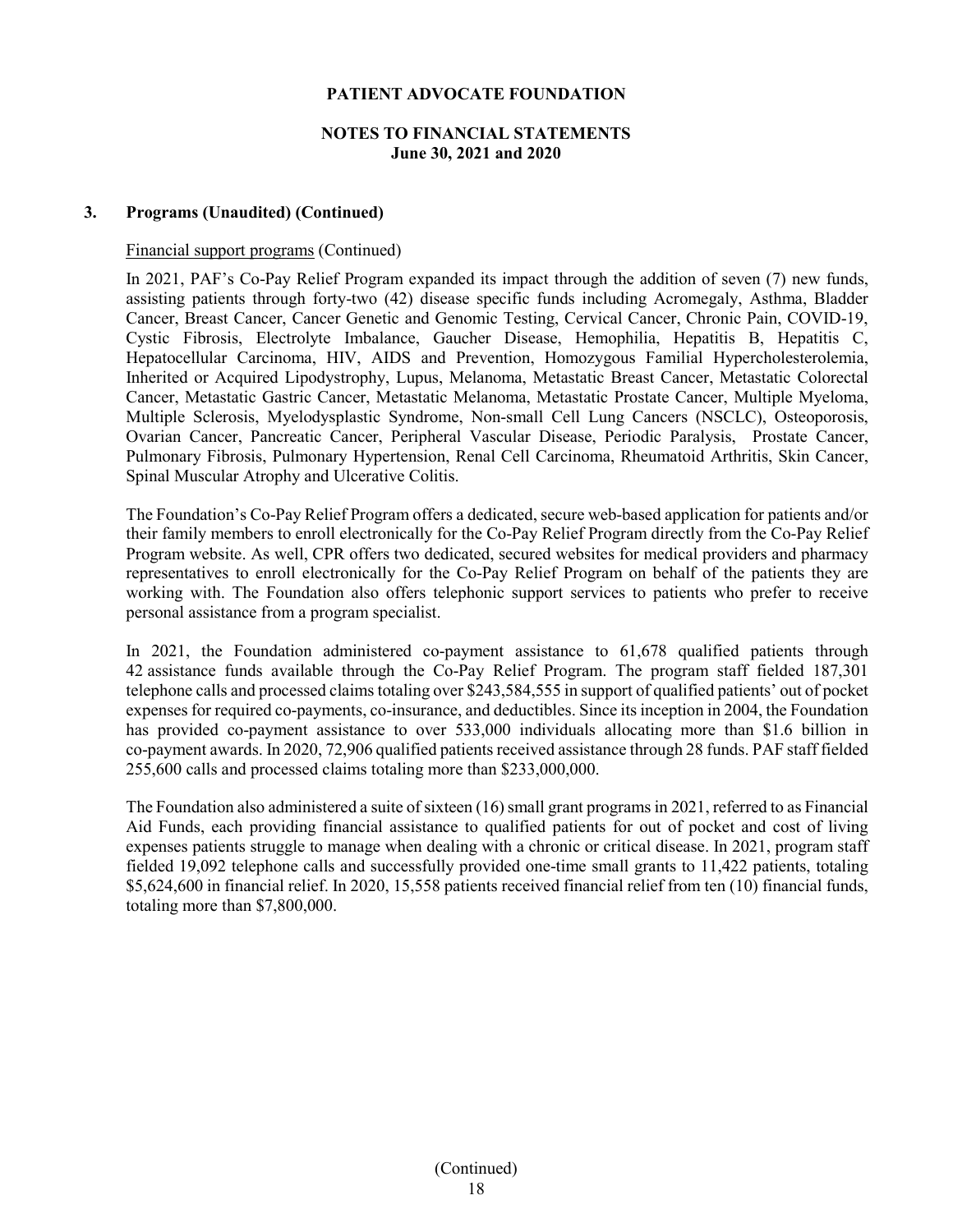## **NOTES TO FINANCIAL STATEMENTS June 30, 2021 and 2020**

## **3. Programs (Unaudited) (Continued)**

### Financial support programs (Continued)

These grants ranged from \$300 - \$1,000 per patient and are designed for non-medical expenses, including transportation, lodging, nutritional needs, childcare, and burial expenses, faced by patients because of their diagnosis and treatment. In 2021, the Financial Aid Fund programs include:

- American Cancer Society COVID-19 Assistance Fund: serving patients diagnosed with cancer who have been impacted by COVID-19
- COVID Care Recovery Fund: serving patients diagnosed with COVID-19
- DONNA Financial Aid Fund: Serving patients diagnosed with Breast Cancer that have received case management services through the DONNA CareLine
- Heart Valve Financial Aid Fund: Serving patients diagnosed with a valvular condition
- LEISHLine Financial Aid Fund: Serving patients diagnosed with ARDS, TSS and/or Sepsis
- Angel Fund Financial Aid Fund: supports funeral expenses associated with patients who have passed and died from ARDS, TSS and/or Sepsis
- Mahan Financial Aid Fund: Serving patients diagnosed with Acute Myeloid Leukemia
- Merkel Cell Carcinoma Financial Aid Fund: Serving patients diagnosed with a rare form of skin cancer
- Metastatic Breast Cancer Financial Aid Fund: Serving patients diagnosed with Stage III or Stage IV Breast Cancer
- PAF/Team Rubicon COVID-19 Emergency Food Assistance Program: Serving patients who have been impacted by COVID-19, have a diagnosis of Cancer, Multiple Sclerosis & Rheumatoid Arthritis and are experiencing food insecurity
- Sontag Foundation COVID-19 Emergency Patient Assistance: Serving patients diagnosed with brain tumors who have been impacted by COVID-19
- Florida Drive: Serving patients to provide travel support who are being evaluated, undergoing treatment, or receiving follow up care for prostate cancer and reside in Florida.
- Iowa Drive Fund: Serving patients to provide travel support who are being evaluated, undergoing treatment, or receiving follow up care for prostate cancer and reside in Iowa.
- New York Drive Fund: Serving patients to provide travel support who are being evaluated, undergoing treatment, or receiving follow up care for prostate cancer and reside in New York.
- Pennsylvania Drive Fund: Serving patients to provide travel support who are being evaluated, undergoing treatment, or receiving follow up care for prostate cancer and reside in Pennsylvania.
- Texas Drive Fund: Serving patients to provide travel support who are being evaluated, undergoing treatment, or receiving follow up care for prostate cancer and reside in Texas.

#### Non-profit service agreements (unaudited)

In 2009, the Foundation entered into a transparent service administration agreement with a national nonprofit organization. The Foundation has been engaged to provide full service, transparent administration services to qualified patients that enter their co-pay assistance and patient financial aid programs. The Foundation continued to provide this contractual service during 2021 and 2020. The Foundation administered services to 42,133 and 66,510 patients in 2021 and 2020, respectively, through this service agreement.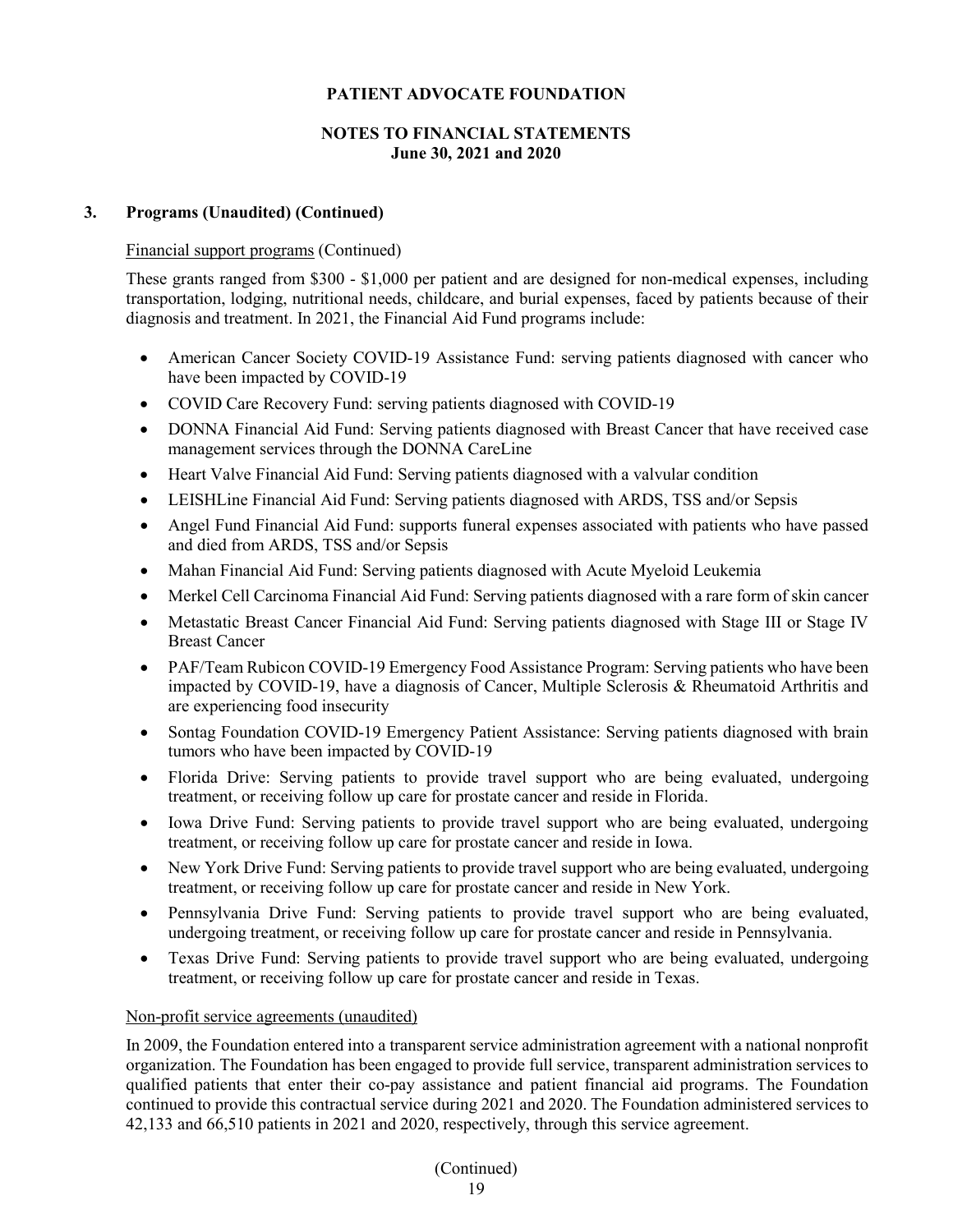## **NOTES TO FINANCIAL STATEMENTS June 30, 2021 and 2020**

#### 4. **Concentration of Credit Risk**

Financial instruments which potentially subject the Foundation to concentration of credit risk consist principally of cash with various banks and investment securities. The Foundation places its temporary cash investments with high credit quality financial institutions. Accounts at each financial institution are insured by the Federal Deposit Insurance Corporation (FDIC) up to \$250,000 or the Securities Investor Protection Corporation (SIPC) up to \$500,000. At times, The Foundation places deposits in financial institutions that may be in excess of insured amounts. Deposits of approximately \$216,000,000 and \$210,000,000 at June 30, 2021 and 2020, respectively, were in excess of insured amounts. The Foundation has not experienced any financial loss as a result of such deposits.

During the years ended June 30, 2021 and 2020, three donors accounted for approximately 86% and 85% of donations received for the Co-Pay Relief Program, respectively.

#### 5. **Liquidity and Availability of Resources**

As part of its liquidity management, the Foundation has a policy to structure its financial assets to be available as its general expenses, liabilities, and other obligations come due. The Foundation considers general expenditures to be all expenditures related to its ongoing activities of providing services to its clients as well as the conduct of services undertaken to support those activities' general expenditures.

The following schedule explains the Foundation's financial ability to meet cash needs for general expenses within one year. Financial assets are considered unavailable when illiquid or not convertible to cash within one year, assets held for others, or because the governing board has set aside funds for a specific purpose. These board designations could be withdrawn if the board approved that action.

|                                                                               | 2021                  |    | 2020                  |
|-------------------------------------------------------------------------------|-----------------------|----|-----------------------|
| General operating cash and cash equivalents<br>Unconditional promises to give | 28,356,319<br>880,608 | -S | 34,643,003<br>704,325 |
| Accounts receivable                                                           | 1,745,868             |    | 1,611,627             |
|                                                                               | 30,982,795            |    | 36,958,955            |

As part of the Foundation's liquidity management, the Board has invested cash in debt and equity investments, short-term investments, certificates of deposits, and money market funds. The Board has designated these funds as discussed in Note 18. The balance of the designated investments was \$2,194,524 and \$2,186,163 at June 30, 2021 and 2020, respectively.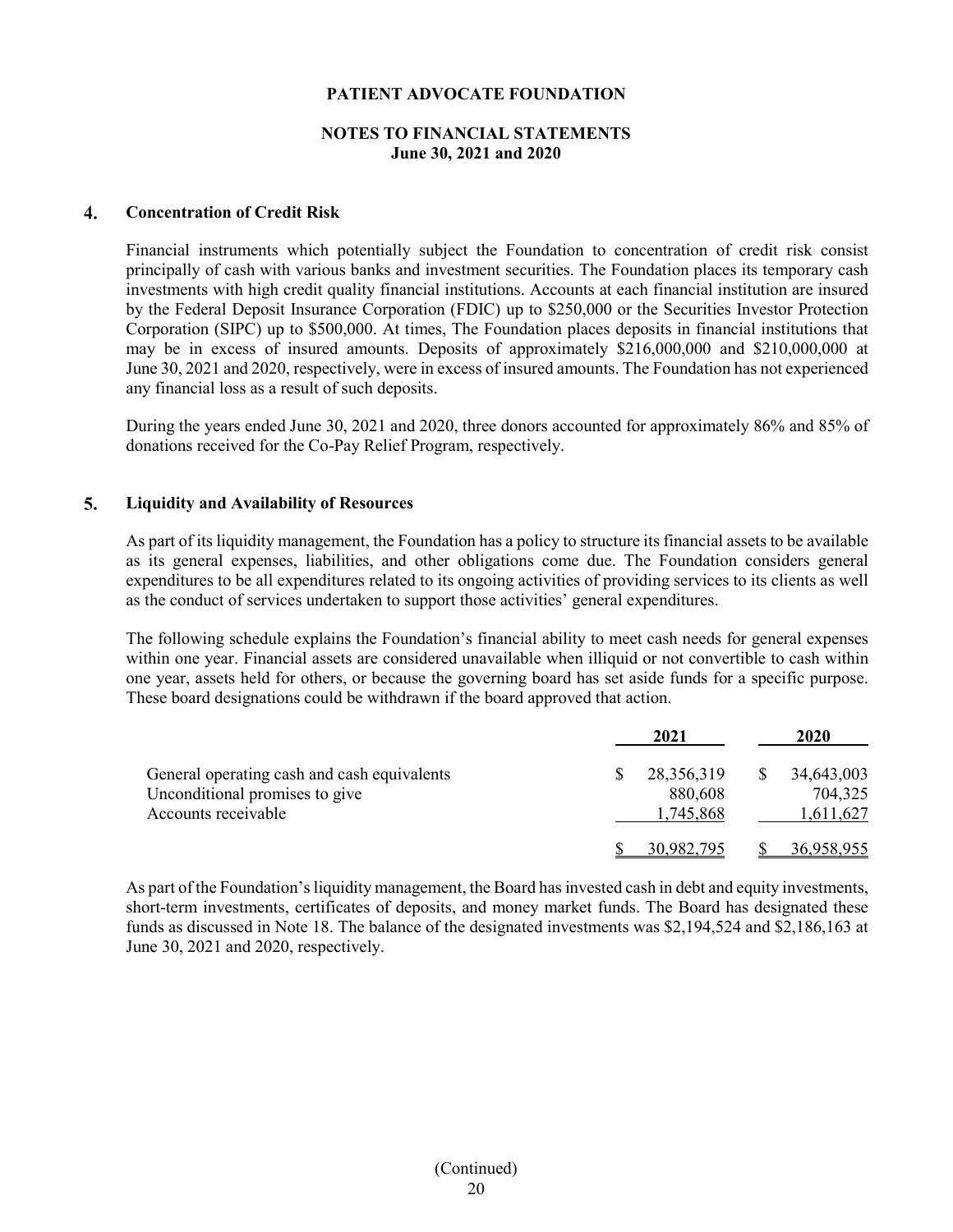## **NOTES TO FINANCIAL STATEMENTS June 30, 2021 and 2020**

#### 6. **Comparative Detail**

Contract balances related to program service revenue are included in the accompanying statements of financial position as accounts receivable and deferred revenue. Accounts receivable and deferred revenue consists of the following types of revenue at June 30:

|                                                                             | 2021                      | 2020                      | 2019                    |
|-----------------------------------------------------------------------------|---------------------------|---------------------------|-------------------------|
| Accounts receivable:<br>Program service revenue<br>Contributions and grants | 1,029,911<br>715,957      | 738,889<br>\$<br>872,738  | 538,498<br>S            |
| Deferred revenue:                                                           | 1,745,868                 | 1,611,627                 | 538,498                 |
| Program service revenue<br>Contributions and grants                         | \$20,555,740<br>1,362,864 | \$17,485,701<br>1,665,690 | \$15,865,287<br>804,757 |
|                                                                             | 21,918,604                | 19.151.391                | 16,670,044              |

#### 7. **Investments**

Investments, consisting of treasury securities, federal agency bonds, and certificate of deposits are stated at fair value. Cash equivalents, consisting of money market funds, are stated at amortized cost which approximates fair value. Investments consist of the following:

| 2021                                  | Cost          | <b>Fair Value</b> | <b>Unrealized</b><br>Gain |
|---------------------------------------|---------------|-------------------|---------------------------|
| Treasury securities                   | \$<br>155,151 | \$<br>156,490     | \$<br>1,339               |
| Federal agency bonds                  | 655,001       | 683,301           | 28,300                    |
| Certificates of deposit               | 60,490,000    | 60,511,517        | 21,517                    |
| Money market funds (cash equivalents) | 843,216       | 843,216           |                           |
|                                       | \$62,143,368  | \$62,194,524      | 51,156                    |
| 2020                                  | Cost          | <b>Fair Value</b> | <b>Unrealized</b><br>Gain |
| Treasury securities                   | \$<br>340,662 | \$<br>344,957     | \$<br>4,295               |
| Federal agency bonds                  | 742,260       | 784,141           | 41,881                    |
| Certificates of deposit               | 125,590,000   | 125,621,053       | 31,053                    |
| Money market funds (cash equivalents) | 436,012       | 436,012           |                           |
|                                       | \$127,108,934 | \$127,186,163     | 77,229                    |

Fair value is the price that would be received to sell an asset or paid to transfer a liability in an orderly transaction between market participants at the measurement date. See Note 8 for discussion of fair value measurements.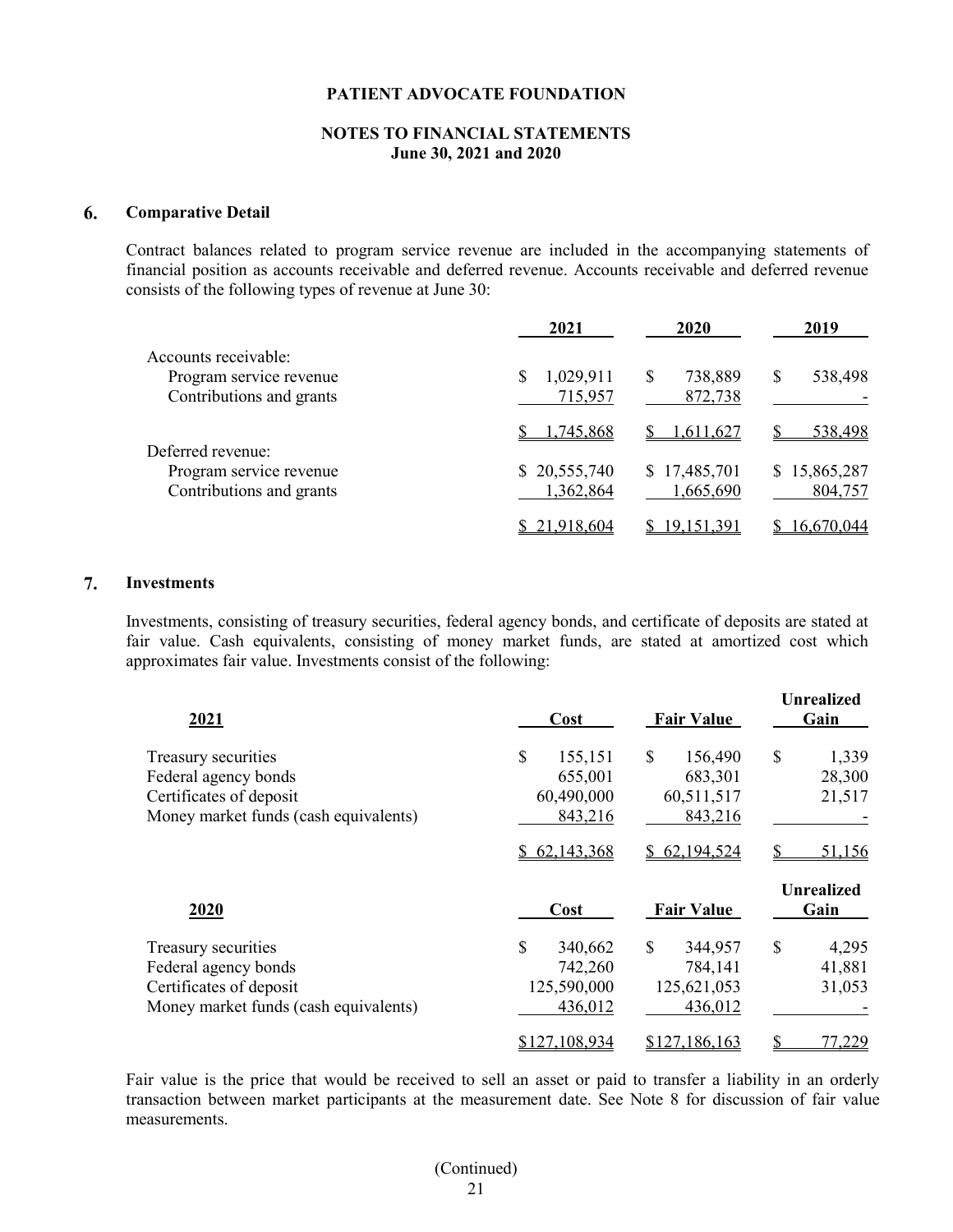## **NOTES TO FINANCIAL STATEMENTS June 30, 2021 and 2020**

#### 8. **Fair Value Measurements**

Financial Accounting Standards Board (FASB), Accounting Standard Codification (ASC) 820, *Fair Value Measurements and Disclosures,* provides the framework for measuring fair value. The framework provides a fair value hierarchy that prioritizes the inputs to valuation techniques used to measure fair value. The hierarchy gives the highest priority to unadjusted quoted prices in active markets for identical assets or liabilities (Level 1 measurements) and the lowest priority to unobservable inputs (Level 3 measurements). The three levels of the fair value hierarchy are described as follows:

- Level 1: Inputs to the valuation methodology are unadjusted quoted market prices for identical assets in active markets that the Foundation has the ability to access and cash equivalents (money market funds).
- Level 2: Inputs to the valuation methodology include:
	- Quoted prices for similar assets or liabilities in active markets;
	- Quoted prices for identical or similar assets or liabilities in inactive markets;
	- Inputs other than quoted prices that are observable for the asset or liability;
	- Inputs that are derived principally from or corroborated by observable market data by correlation or other means.

If the asset or liability has a specified (contractual) term, the Level 2 input must be observable for substantially the full term of the asset or liability.

**Level 3:** Inputs to the valuation methodology are unobservable and significant to the fair value measurement.

The asset or liability's fair value measurement within the fair value hierarchy is based on the lowest level of any input that is significant to the fair value measurement. Valuation techniques used need to maximize the use of observable inputs and minimize the use of unobservable inputs.

Following is a description of the valuation techniques used for Level 2 and Level 3 assets measured at fair value. There have been no changes in the methodologies used at June 30, 2021 and 2020.

*Treasury securities and federal agency bonds:* valued at prices obtained from an independent pricing service when such prices are available. These are included as Level 2 measurements in the table below.

*Certificates of deposit:* long-term certificates of deposit purchased within five years to maturity are valued at amortized cost, which approximates market value. These are included as Level 2 measurements in the table below.

*Unconditional promises to give*: reported at net realizable value if from the time the promise is made, payment is expected in one year or less. Pledges expected to be collected in more than one year are reported at fair value which is calculated as the present value of the expected cash flows to be received. These are excluded from Level 3 measurements in the table below as all balances were expected to be collected in one year or less at June 30, 2021 and 2020.

The preceding methods described above may produce a fair value calculation that may not be indicative of net realizable value or reflective of future fair values. Furthermore, although the Foundation believes its valuation methods are appropriate and consistent with other market participants, the use of different methodologies or assumptions to determine the fair value of certain financial instruments could result in a different fair value measurement at the reporting date.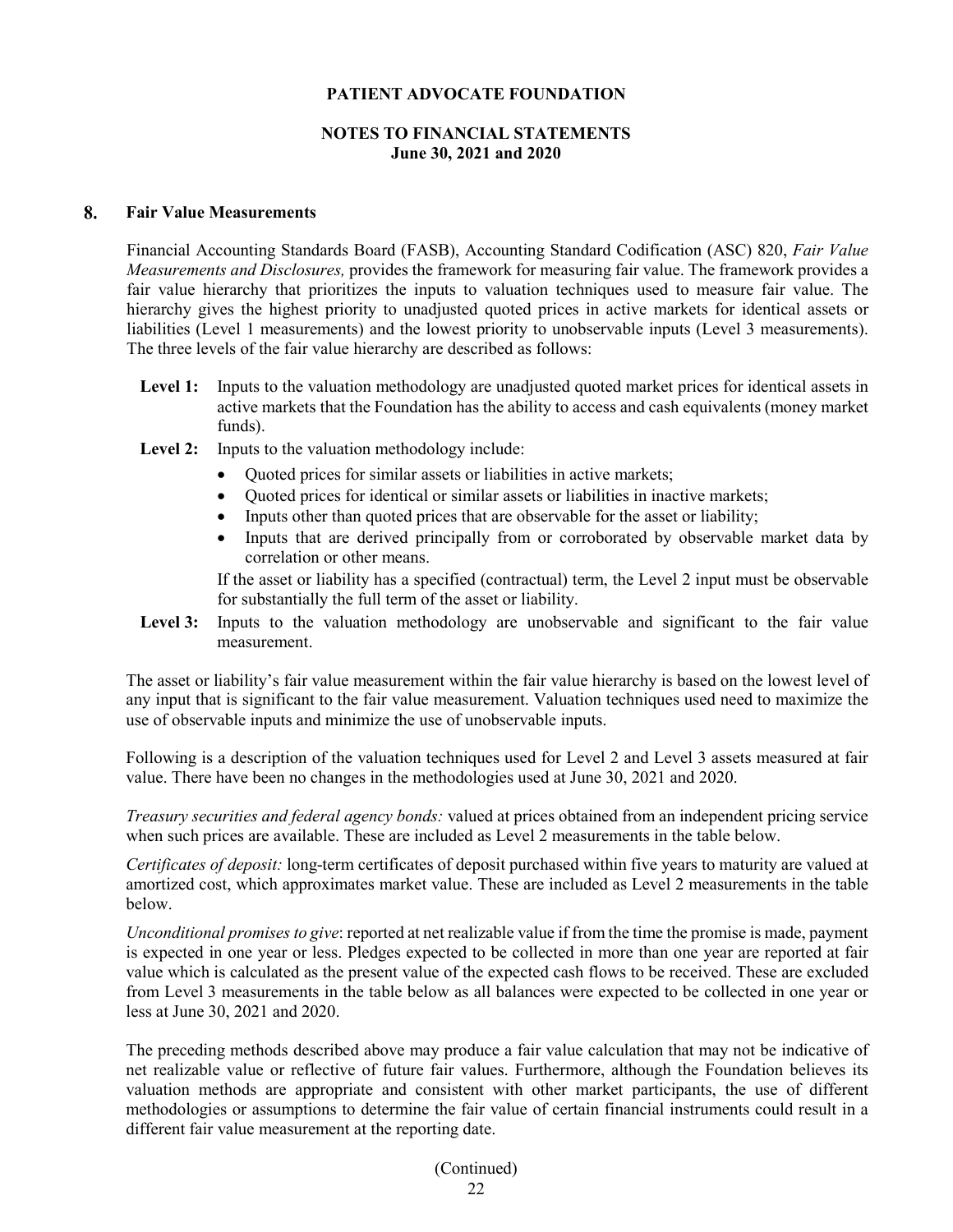## **NOTES TO FINANCIAL STATEMENTS June 30, 2021 and 2020**

### **8. Fair Value Measurements (Continued)**

The following sets forth by level, within the fair value hierarchy, the Foundation's assets at fair value:

|                         | <b>Assets at Fair Value as of June 30, 2021</b> |                                          |              |               |  |  |
|-------------------------|-------------------------------------------------|------------------------------------------|--------------|---------------|--|--|
|                         | Level 1                                         | Level 2                                  | Level 3      | <b>Total</b>  |  |  |
| Treasury securities     | \$                                              | 156,490<br>S                             | $\mathbb{S}$ | 156,490       |  |  |
| Federal agency bonds    |                                                 | 683,301                                  |              | 683,301       |  |  |
| Certificates of deposit |                                                 | 60,511,517                               |              | 60,511,517    |  |  |
| Money market funds      | 843,216                                         |                                          |              | 843,216       |  |  |
|                         | 843,216                                         | 61,351,308<br>S.                         |              | 62,194,524    |  |  |
|                         |                                                 | Assets at Fair Value as of June 30, 2020 |              |               |  |  |
|                         | Level 1                                         | Level 2                                  | Level 3      | <b>Total</b>  |  |  |
| Treasury securities     | \$                                              | \$<br>344,957                            | \$           | 344,957       |  |  |
| Federal agency bonds    |                                                 | 784,141                                  |              | 784,141       |  |  |
| Certificates of deposit |                                                 | 125,621,053                              |              | 125,621,053   |  |  |
| Money market funds      | 436,012                                         |                                          |              | 436,012       |  |  |
|                         | 436,012<br>S                                    | \$126,750,151                            |              | \$127,186,163 |  |  |

#### **Property and Equipment** 9.

Property and equipment consist of the following:

|                                      |   | 2021        |   | 2020        |
|--------------------------------------|---|-------------|---|-------------|
| Computers, software and other assets | S | 11,178,519  | S | 9,889,546   |
| Projects in progress                 |   | 618,891     |   | 1,053,512   |
| Furniture and fixtures               |   | 403,988     |   | 416,140     |
| Office equipment                     |   | 202,262     |   | 229,323     |
| Leasehold improvements               |   | 90,993      |   | 90,993      |
|                                      |   | 12,494,653  |   | 11,679,514  |
| Accumulated depreciation             |   | (8,633,489) |   | (7,759,590) |
|                                      |   | 3,861,164   |   | 3,919,924   |

Depreciation expense was \$1,292,556 and \$1,666,692 for the year ended 2021 and 2020, respectively.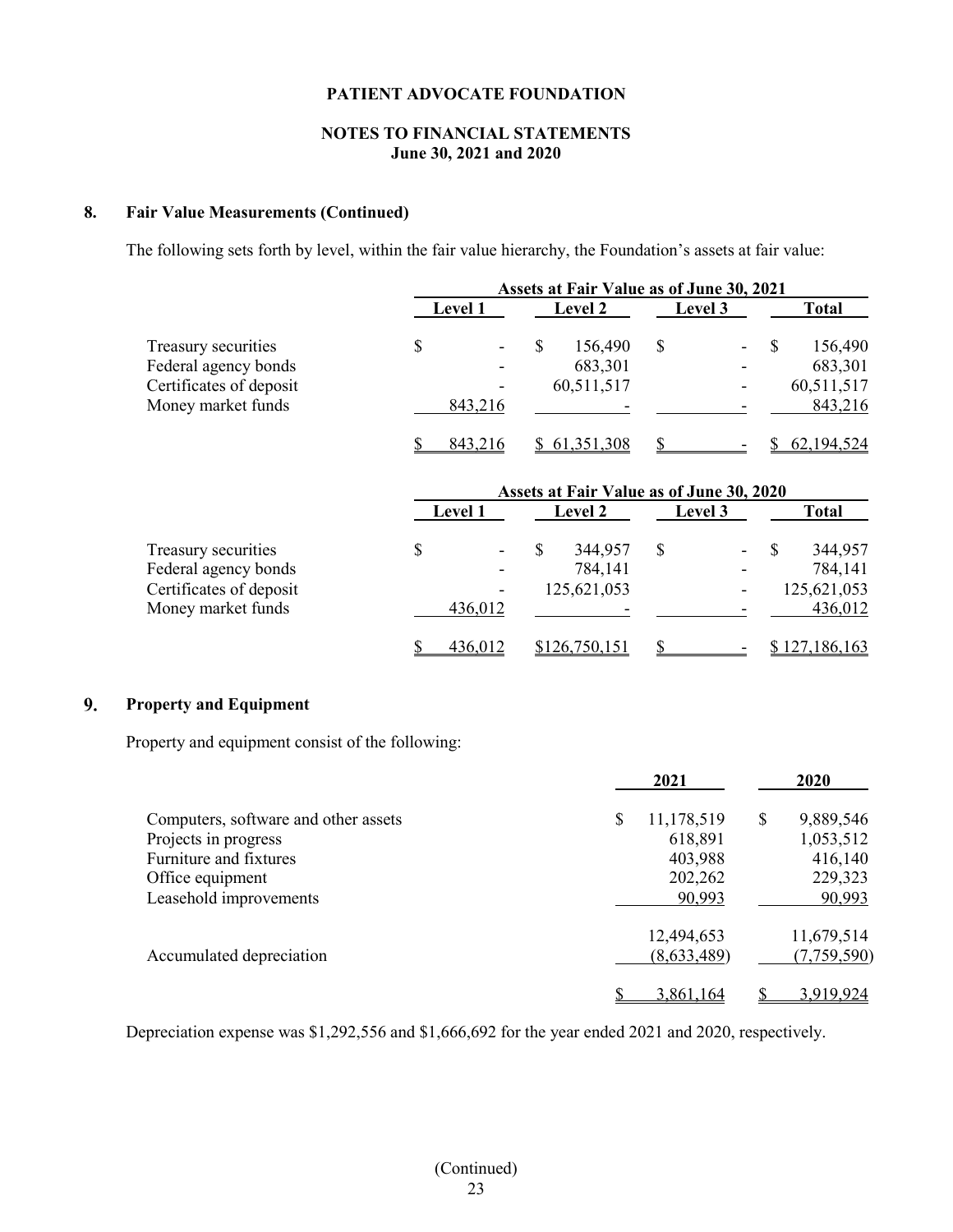## **NOTES TO FINANCIAL STATEMENTS June 30, 2021 and 2020**

#### **Self-Insurance**

The Foundation participates in a partially self-funded health insurance program offered to their employees. During 2021 and 2020, the plan provided claims coverage up to a maximum of \$120,000 per contract and \$1,425,203 and \$1,594,960, respectively, for an aggregate of 151 and 143 contracts, respectively. PAF purchases commercial insurance for claims in excess of the self-funded retention on both an individual contract and aggregate basis. Costs of the program are accounted for in employee insurance and are reported on the statements of functional expenses.

PAF has recorded an unpaid claims liability for claims incurred but not recorded (IBNR). The liability is based upon actuarial estimates provided by the third party administrator. The IBNR liability was \$152,603 and \$135,687 at June 30, 2021 and 2020, respectively, and is reported on the statements of financial position in long-term liabilities.

#### 11. **Restrictions and Designations on Net Assets**

For 2021 and 2020, the Foundation had both net assets with donor restrictions and board designated net assets.

Net assets with donor restrictions are restricted by specific purpose as presented below:

|                                                                      | 2021                     | 2020                       |
|----------------------------------------------------------------------|--------------------------|----------------------------|
| Co-Pay Relief Program funding (CPR)<br><b>Financial Aid Programs</b> | \$345,969,065<br>676.293 | \$294,606,003<br>4,996,424 |
| Total net assets with donor restrictions                             | 346,645,358              | 299,602,427                |

Board designated net assets without donor restrictions consist of endowment fund investments to be used to promote and further support charitable purposes, the income from which is expendable to support the general operations of the Foundation. Board designated net assets were \$2,194,524 and \$2,186,163 at June 30, 2021 and 2020, respectively.

#### 12. **Net Assets Released from Donor Restrictions**

Net assets were released from donor restrictions by incurring expenses satisfying the restricted purposes specified by donors for the years ended June 30 as follows:

|                                                                                                     | 2021                     | 2020                       |
|-----------------------------------------------------------------------------------------------------|--------------------------|----------------------------|
| Purpose restrictions accomplished:<br>Co-Pay Relief Program funding (CPR)<br>Financial Aid Programs | 242,235,252<br>5,173,900 | \$232,284,048<br>6,450,750 |
| Total restrictions released                                                                         | 247.409.152              | 238,734,798                |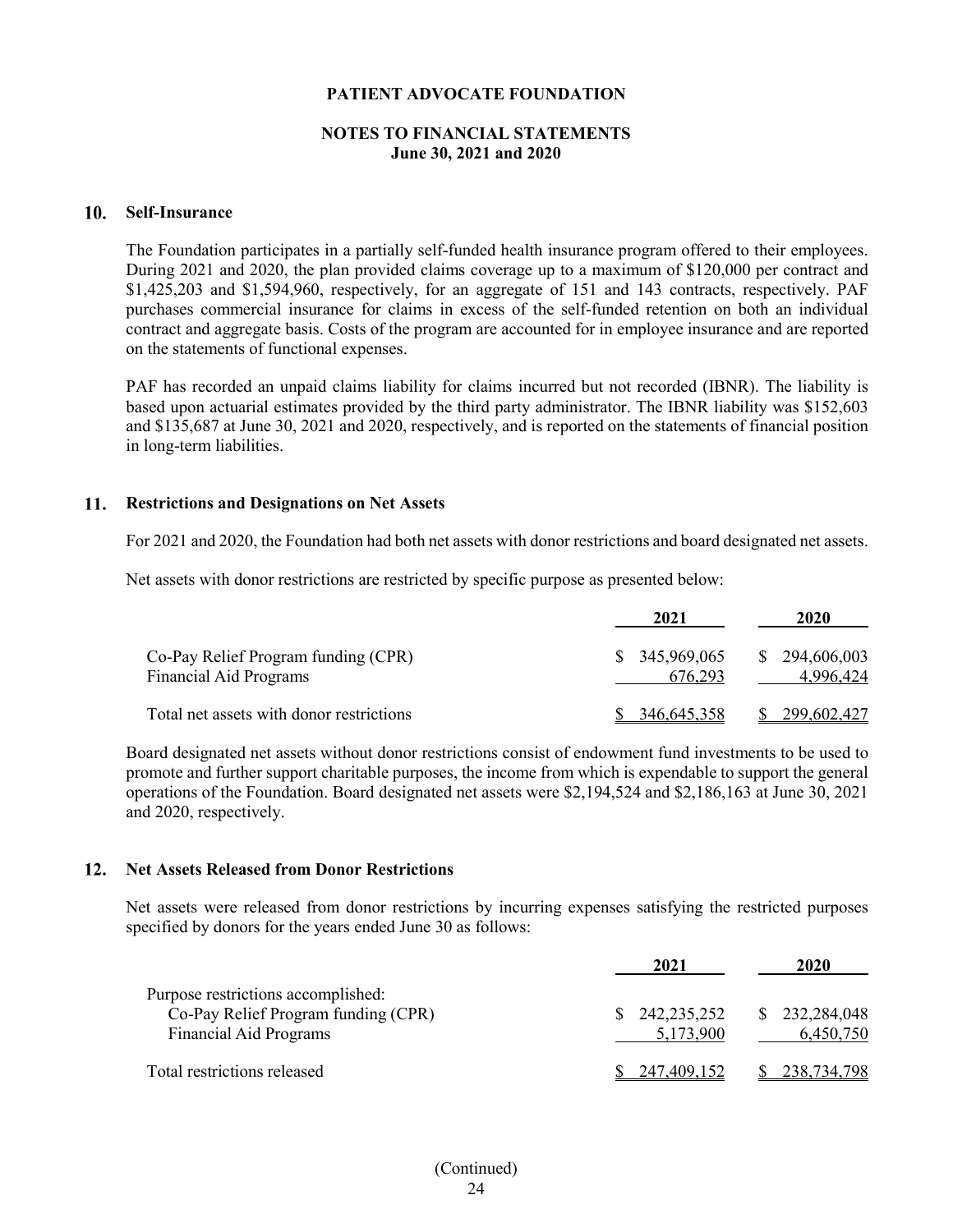## **NOTES TO FINANCIAL STATEMENTS June 30, 2021 and 2020**

#### **Pension Plan**

The Foundation has a 401(k) plan in which both full and part time employees are eligible to participate upon their date of hire. The Foundation matches employee contributions for the first 3% of eligible compensation at 100% and an additional 2% of eligible compensation at 50%. The employer match was \$382,474 and \$365,058 for 2021 and 2020, respectively, which is shown as employee retirement on the statement of functional expenses.

### **Post-Retirement Benefits Obligation**

Beginning on January 1, 2016, PAF began offering a Health Reimbursement Account (HRA) for eligible, non-active retirees in order to fulfill the organizational imperative of encouraging access to affordable healthcare for PAF retirees. Upon retirement, eligible employees will receive reimbursements of 100% up to \$9,900 annually that can be utilized to pay for eligible healthcare expenses, healthcare premium expenses, including Medicare parts B, D, Medicare supplemental plans, and long-term care insurance premiums for the eligible retiree. To be eligible for participation in the retiree HRA benefit, PAF employees must have worked actively and continuously as a full time employee for PAF for a minimum of 15 years at time of retirement, be Medicare-eligible at retirement either through meeting age requirements or disability requirements, and have retired from PAF on or after January 1, 2014. Effective January 1, 2021, participants must have been hired on or before January 1, 2009, to be eligible for postretirement benefits. The removal of employees hired after January 1, 2009, triggered curtailment accounting under ASC 715-30, *Compensation - Retirement Benefits*.

Expected future net benefit payments are as follows:

| <b>Year Ending</b><br>June 30 |                |
|-------------------------------|----------------|
| 2022                          | \$<br>63,621   |
| 2023                          | 72,629         |
| 2024                          | 76,577         |
| 2025                          | 75,537         |
| 2026                          | 84,131         |
| $2027 - 2031$                 | 636,520        |
|                               | œ<br>1,009,015 |

Weighted average assumptions for determining benefit obligations and net periodic benefit cost for fiscal years ending June 30:

|                                          | 2021  | 2020  |
|------------------------------------------|-------|-------|
| Discount rate, benefit obligations       | 2.81% | 2.78% |
| Discount rate, net periodic benefit cost | 2.78% | 3.58% |
| Healthcare trend rate*                   |       |       |
| Current rate                             | N/A   | N/A   |
| Ultimate rate                            | N/A   | N/A   |
| Year ultimate rate reached               | N/A   | N/A   |

\* Healthcare trend rates are not applicable to the Foundation as the benefit payment is fixed for this plan.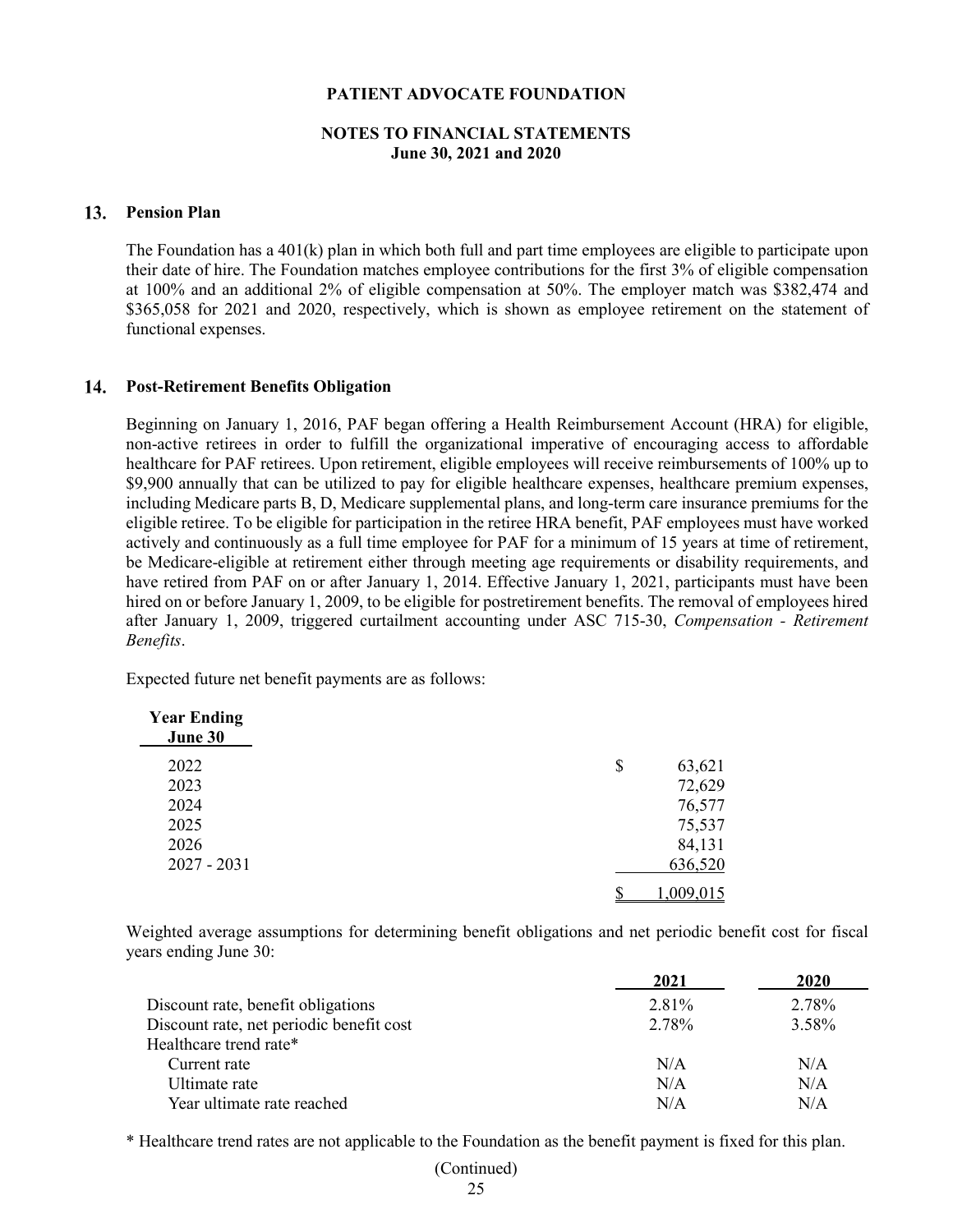## **NOTES TO FINANCIAL STATEMENTS June 30, 2021 and 2020**

# **14. Post-Retirement Benefits Obligation (Continued)**

# Components of net periodic benefit cost

|                           | 2021          |   | 2020    |
|---------------------------|---------------|---|---------|
| Service cost              | \$<br>266,187 | S | 308,136 |
| Interest cost             | 96,616        |   | 114,811 |
| Amortization of:          |               |   |         |
| Prior service cost        | 53,310        |   | 86,094  |
| <b>Actuarial</b> loss     | 25,725        |   | 13,899  |
| Curtailment loss          | 414,637       |   |         |
| Net periodic benefit cost | 856,475       |   | 522,940 |

# Accumulated postretirement benefit obligations

Change in accumulated postretirement benefit obligations (APBO) for fiscal years ending June 30:

|                                                           |              | 2021        | 2020              |
|-----------------------------------------------------------|--------------|-------------|-------------------|
| APBO, beginning of year                                   | \$           | 4,197,511   | \$<br>3,171,781   |
| Service cost                                              |              | 266,187     | 308,136           |
| Interest cost                                             |              | 96,616      | 114,811           |
| Curtailment                                               |              | (1,966,348) |                   |
| Estimated benefits paid                                   |              | (59,059)    | (39, 357)         |
| <b>Actuarial</b> loss                                     |              | 238,390     | 642,140           |
| APBO, end of year                                         |              | 2,773,297   | 4,197,511         |
| Funded status for fiscal years ending June 30:            |              |             |                   |
|                                                           |              | 2021        | 2020              |
| APBO, end of year                                         | $\mathbb{S}$ | (2,773,297) | \$<br>(4,197,511) |
| Fair value of Plan assets, end of year                    |              |             |                   |
| Net amount recognized in statements of financial position |              | (2,773,297) | (4,197,511)       |
| Current portion                                           |              | 63,621      | 48,930            |
| Long term portion                                         |              | (2,709,676) | (4,148,581)       |
|                                                           |              |             |                   |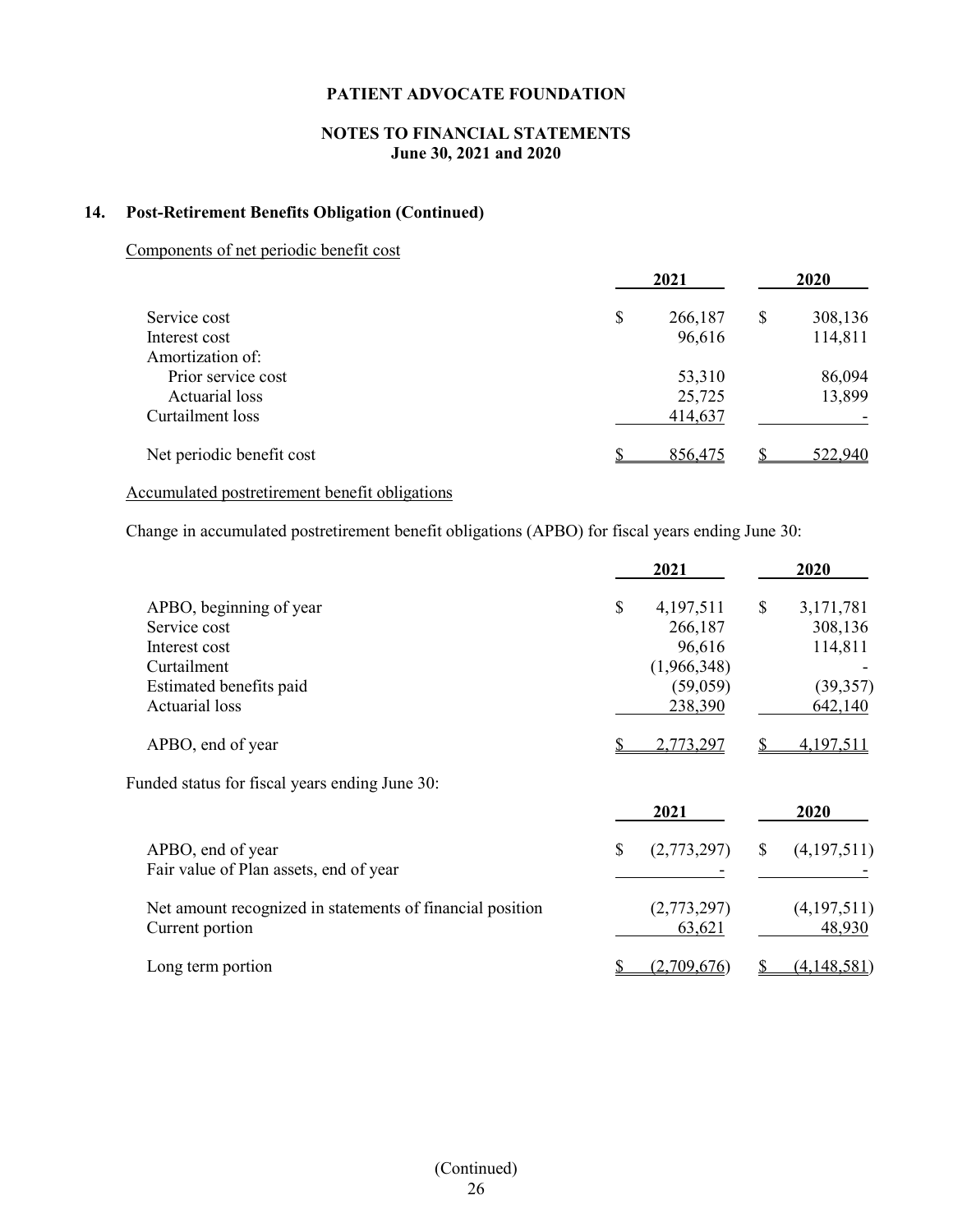## **NOTES TO FINANCIAL STATEMENTS June 30, 2021 and 2020**

#### **Donated Services and Property**

During 2021 and 2020, donated materials were valued at \$9,511 and \$32,825, respectively, primarily in support of the Foundation's annual Promise of Hope Affair and included in conferences, conventions and meetings on the statements of functional expenses.

During 2021 and 2020, \$-0- and \$4,099, respectively, in professional services were donated and recognized as related income and expense for donated services, which are included in printing and publications on the statements of functional expenses.

#### **Related Party Transactions**

During both 2021 and 2020, the Foundation paid consulting fees of \$780,000 to National Patient Advocate Foundation (NPAF). NPAF and the Foundation have the same individual as their Chief Executive Officer. These fees are governed by an arm's length contractual arrangement between the two separate organizations and are in accordance with Internal Revenue Service guidelines dealing with transactions between a section 501(c)(3) organization and a section 501(c)(4) policy making entity. At June 30, 2021 and 2020, respectively, due from NPAF was \$37,462 and \$47,713 and due to NPAF was \$35,162 and \$52,641 and are included on the statements of financial position.

#### **Operating Leases**

The Foundation leases a 36,500 square feet office space, under a ten-year lease agreement, which expires in September 2033. The initial rent payment was \$52,970 per month and the agreement includes annual rent increases every other October.

The Foundation also leases office equipment for use during operations, which consists of a postage machine.

Total lease payments were \$730,489 and \$714,946 for 2021 and 2020, respectively, and are included in occupancy and equipment rental and maintenance on the statements of functional expenses.

Minimum future lease payments under the non-cancelable operating leases are as follows:

| <b>Year Ending</b> |                   |  |
|--------------------|-------------------|--|
| <b>June 30,</b>    |                   |  |
|                    |                   |  |
| 2022               | \$<br>702,708     |  |
| 2023               | 715,843           |  |
| 2024               | 680,818           |  |
| 2025               | 676,459           |  |
| 2026               | 680,609           |  |
| Thereafter         | 5,205,081         |  |
|                    |                   |  |
|                    | ¢<br>8,661,5<br>Φ |  |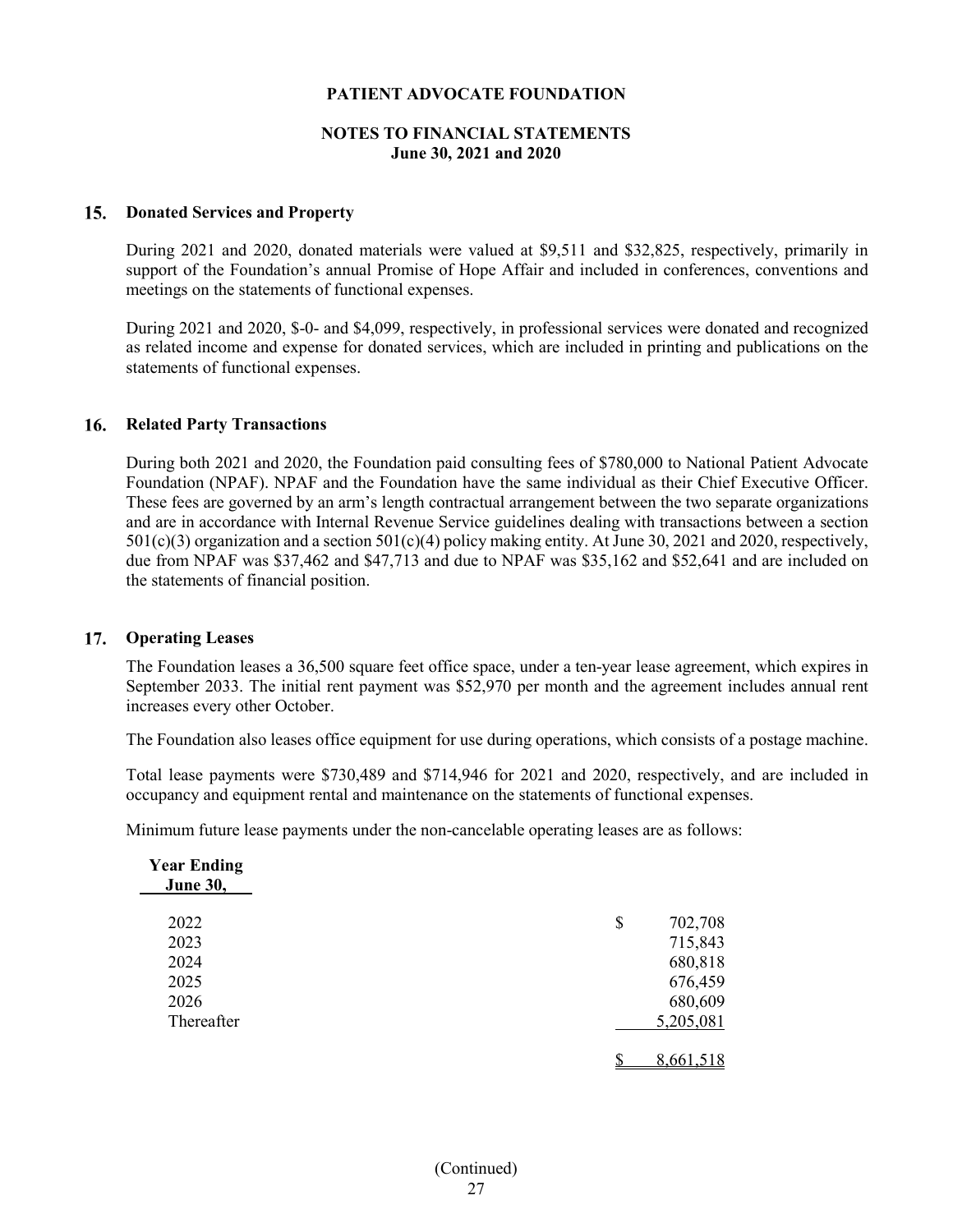## **NOTES TO FINANCIAL STATEMENTS June 30, 2021 and 2020**

#### 18. **Board Designated Endowments**

The Foundation's endowment fund was established to support its mission and exempt purpose by supporting its Direct Patient Services including case management and legal counseling/intervention and/or mediation necessary to assure access to health care for uninsured, underinsured and insured patients in addition to support in addressing debt crisis and/or job retention resulting from the diagnosis of a chronic or life threatening disease. The endowment fund builds long-term stability for the future of the Foundation by providing an additional source of income to meet an increasing demand for its programs and services.

The Foundation established the endowment fund in 2001. The funds were designated by the Board of Directors to function as endowments. As required by generally accepted accounting principles, net assets associated with endowment funds, including funds designated by the Board of Directors to function as endowments, are classified and reported based on the existence or absence of donor-imposed restrictions. The Commonwealth of Virginia adopted the Uniform Prudent Management of Institutional Funds Act (UPMIFA) in 2008. The Board of Directors of the Foundation has interpreted state law UPMIFA as requiring the preservation of the fair value of the original gift as of the gift date of the donor-restricted endowment funds absent explicit donor stipulations to the contrary. As a result of this interpretation, the Foundation's endowment fund classifies as net assets with donor restrictions (a) the original value of gifts donated to the permanent endowment, (b) the original value of subsequent gifts to the permanent endowment, and (c) accumulations to the permanent endowment made in accordance with the direction of the applicable donor gift instrument at the time the accumulation is added to the fund. The board designated endowment fund is classified as net assets without donor restrictions. In accordance with UPMIFA, the Foundation considers the following factors in making a determination to appropriate or accumulate board designated endowment funds: (1) the duration and preservation of the various funds, (2) the purposes of the board designated endowment funds, (3) general economic conditions, (4) the possible effect of inflation and deflation, (5) the expected total return from income and the appreciation of investments, (6) other resources of the Foundation and (7) the Foundation's investment policies.

*Investment Return Objectives, Risk Parameters and Strategies.* The Foundation has adopted investment and spending policies, approved by the Board of Directors, for endowment assets that attempt to provide a predictable stream of funding to the Foundation Direct Patient Services supported by its endowment funds while also maintaining the purchasing power of those endowment assets over the long-term. Accordingly, the investment process seeks to achieve an after-cost total real rate of return, including investment income as well as capital appreciation, which exceeds the annual distribution with acceptable levels of risk. Endowment assets are invested in a well-diversified asset mix that is intended to result in a consistent inflation-protected rate of return. Investment risk is measured in terms of the total endowment fund; investment assets and allocation between asset classes and strategies are managed to not expose the fund to unacceptable levels of risk.

*Spending Policy*. The Foundation's Board of Directors governs the use of the endowment fund and identifies the mission related programs and services for which the funds will be used.

Endowment fund net assets were exclusively board designated endowment funds without donor restrictions and were \$2,194,524 and \$2,186,163 at June 30, 2021 and 2020, respectively.